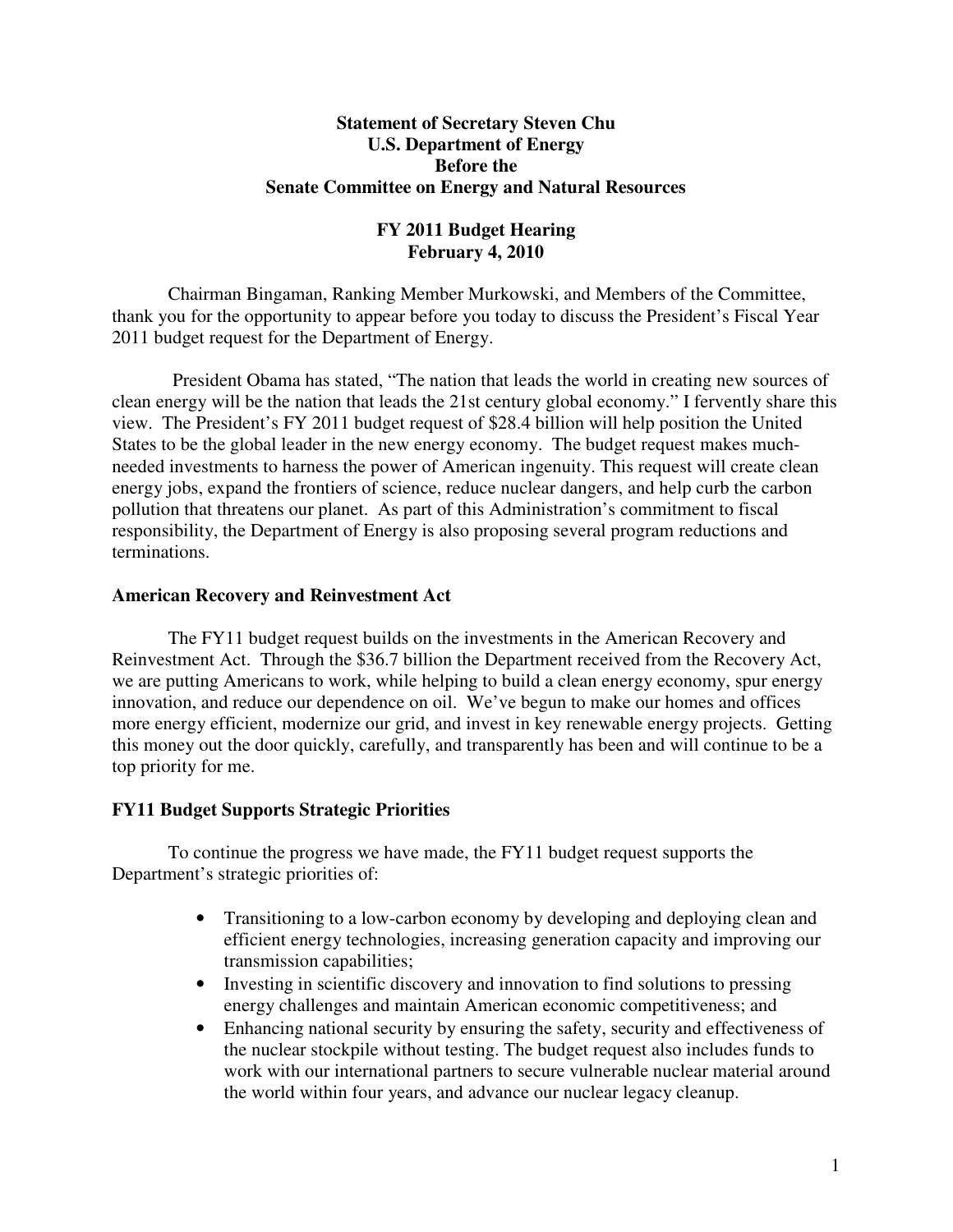These strategic priorities will be enabled by a continued commitment to improving the management and fiscal performance of the Department.

#### **Energy**

To transition to a low-carbon future, we must change the way we generate and use energy. The President's budget request invests in clean energy priorities, including an investment of \$2.4 billion in energy efficiency and renewable sources of energy. It also promotes innovative energy efficiency and renewable energy projects through \$500 million in credit subsidy that will support \$3 to \$5 billion in lending. It expands the Advanced Manufacturing Tax Credit by \$5 billion to help build a robust domestic manufacturing capacity for clean energy technologies. Through this budget, we will increase research, demonstration, and deployment of wind, solar and geothermal energies; make buildings and homes more efficient; develop energy efficient vehicles; and pursue carbon capture and sequestration.

Nuclear energy must also be a part of our clean energy mix. During his State of the Union address last week, President Obama said, "To create more of these clean energy jobs, we need more production, more efficiency, more incentives. And that means building a new generation of safe, clean nuclear power plants in this country." The President and I are committed to restarting our domestic nuclear industry. Our budget request includes an additional \$36 billion in loan guarantee authority for the nuclear power sector to help construct the first new nuclear plants in decades, as well as \$495 million for research and development to support the competitiveness, safety and proliferation resistance of nuclear energy in the United States and abroad.

#### **Innovation**

We have many technologies in hand today to begin the transition to a low-carbon economy, but we will need breakthroughs and better technologies to meet our long-term goals. The budget request invests in basic and applied research and puts us on the path to doubling funding for science, a key presidential priority. We are also requesting \$55 million to start the RE-ENERGYSE initiative to help educate the next generation of scientists and engineers.

The budget request also supports the Department's three new, complementary approaches to marshalling the nation's brightest minds to accelerate energy breakthroughs.

The first approach is the **Energy Innovation Hubs**. The Hubs are multidisciplinary, goal-oriented, and will be managed by top teams of scientists and engineers with enough resources and authority to move quickly in response to new developments. They are to be modeled after laboratories such as MIT's Radiation Laboratory, which developed radar during World War II, and Bell Laboratories when it invented and developed the transistor. Ideally, this work will be conducted under one roof. The Department will continue funding the three Energy Innovation Hubs introduced in FY 2010. In addition, we are proposing a new Hub to dramatically improve batteries and energy storage.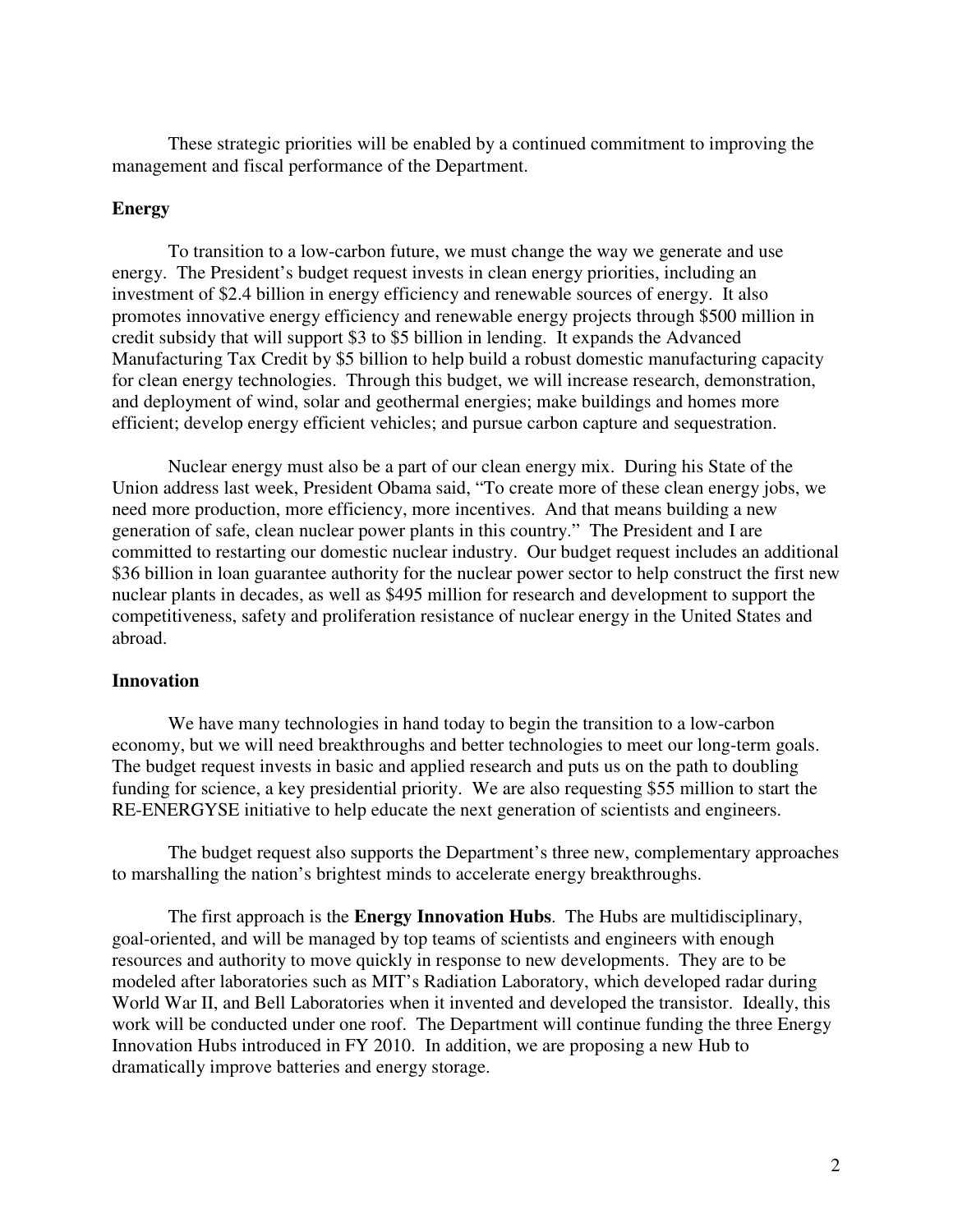The second approach is the **Energy Frontier Research Centers**. The EFRCs are mainly university-based, problem-oriented research. We have identified key scientific barriers to energy breakthroughs, and we believe we can clear these roadblocks faster by linking together small groups of researchers across departments, schools, and institutions.

The third funding approach is the **Advanced Research Projects Agency – Energy (ARPA-E)**. ARPA-E is technology-oriented. We are seeking the boldest and best ideas for potentially transformative energy technologies and funding them to see if they work. The FY 2011 budget request includes \$300 million for ARPA-E.

#### **Security**

 In addition to the health of our economy and our planet, the Department of Energy is focused on the safety and security of our people. Last April in Prague, President Obama outlined an ambitious agenda to address the greatest threat to global security – the danger of terrorists getting their hands on nuclear weapons or the material to build them. The Department is requesting a significant increase in the budget – more than \$550 million in new funding – for the NNSA Defense Nuclear Nonproliferation program to help meet the President's goal of securing all vulnerable nuclear materials around the world in four years.

The President has also made clear that, as long as nuclear weapons continue to exist, it is essential that we ensure the safety, security and effectiveness of our nuclear stockpile. With the \$7 billion in funds we have requested, we can upgrade our infrastructure that has been allowed to decay in the past decade, support the cutting-edge work of our National Labs, and recruit the skilled workforce we need today and in the future. Over the next five years, we intend to boost this funding by more than \$5 billion. Even in a time of tough budget decisions, we must make this investment for the sake of our security.

The budget also protects public health and safety by cleaning up the environmental legacy of the Nation's nuclear weapons program. Additionally, it instructs the Department to discontinue its application to the U.S. Nuclear Regulatory Commission for a license to construct a high-level waste geologic repository at Yucca Mountain. On Monday, the Department filed a motion with the NRC to stay all proceedings for 30 days. During this time, we will file a formal motion to withdraw the application.

 Both the President and I have made clear that Yucca Mountain is not an option. To deal with our nuclear waste management needs, the Administration has brought together a range of experts to conduct a comprehensive review of the back end of the fuel cycle. The Blue Ribbon Commission announced last week, and co-chaired by General Brent Scowcroft and Congressman Lee Hamilton, will provide recommendations for developing a safe, long-term solution to managing the Nation's used nuclear fuel and its nuclear waste.

As part of our comprehensive strategy to restart the nuclear industry, we also propose breaking down artificial stovepipes and merging the Office of Civilian Radioactive Waste Management into the Office of Nuclear Energy.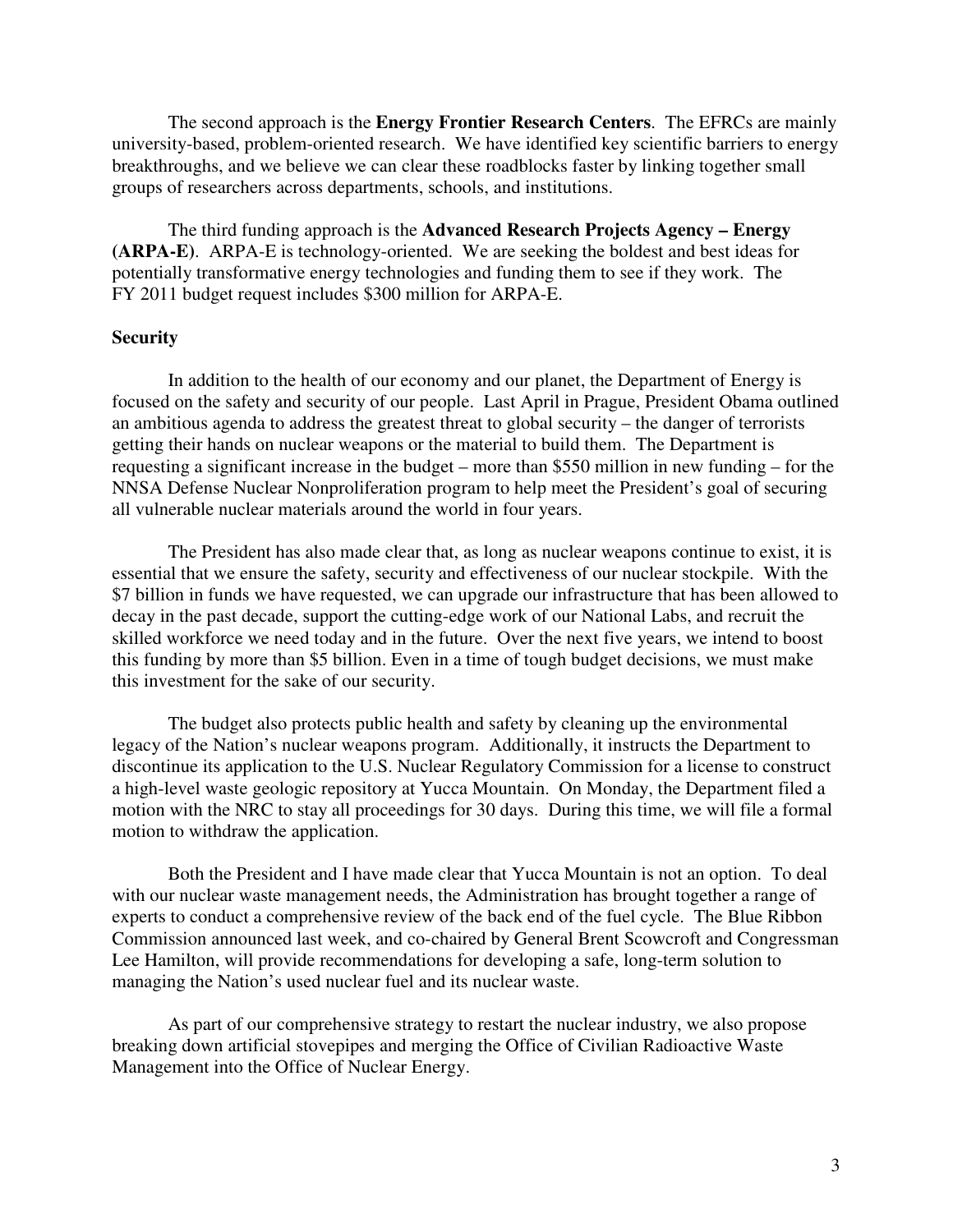#### **Management**

Finally, in order to transform the way Americans generate and use energy, we must transform the Department itself. As part of the Obama Administration's reform agenda, the budget request includes \$2 million to establish a new Management Reform initiative to provide strategic direction, coordination and oversight of reform initiatives. This initiative will report directly to me and will receive close personal attention. We made important reforms when we began to implement the Recovery Act, and now we need to institutionalize those reforms and apply them across the Department.

 Additionally, we are committed to being good stewards of the taxpayers' money. As we developed the budget, we looked to eliminate or reduce programs where we could. For example, we eliminated more than \$2.7 billion in tax subsidies for oil, coal and gas industries. This step is estimated to generate more than \$38.8 billion in revenue for the federal government over the next 10 years.

Building a clean energy future won't be easy, but it is necessary for our economy and our security. As a scientist, I am an optimist, and I believe that we can meet this challenge and lead the world in the  $21<sup>st</sup>$  century.

#### **HIGHLIGHTS OF THE FY2011 DEPARTMENT OF ENERGY BUDGET**

The Department's Fiscal Year (FY) 2011 budget request of \$28.4 billion, a 6.8 percent or \$1.8 billion increase from FY 2010, supports the President's commitment to respond in a considered, yet expeditious manner to the challenges of rebuilding the economy, maintaining nuclear deterrence, securing nuclear materials, improving energy efficiency, incentivizing production of renewable energy, and curbing greenhouse gas emissions that contribute to climate change. Together with the American Recovery and Reinvestment Act of 2009 (Recovery Act) and FY 2010 budget, the FY 2011 budget request supports investment for a multi-year effort to address these interconnected challenges.

The FY 2011 budget builds on the \$36.7 billion in Recovery Act funding. By the end of FY 2010, the Department expects to obligate 100 percent and outlay roughly 35-40 percent of Recovery Act funds. In developing the FY 2011 budget request, the Department has taken these investments into account. Recovery Act investments in energy conservation and renewable energy sources (\$16.8 billion), environmental management (\$6 billion), loan guarantees for renewable energy and electric power transmission projects (\$4 billion), grid modernization (\$4.5 billion), carbon capture and sequestration (\$3.4 billion), basic science research (\$1.6 billion), and the establishment of the Advanced Research Projects Agency - Energy (\$0.4 billion) will continue to strengthen the economy by providing much-needed investment, by saving or creating tens of thousands of direct jobs, cutting carbon emissions, and reducing U.S. dependence on oil.

The President's FY 2011 Budget supports our three strategic priorities:

• **Innovation:** Investing in science, discovery and innovation to provide solutions to pressing energy challenges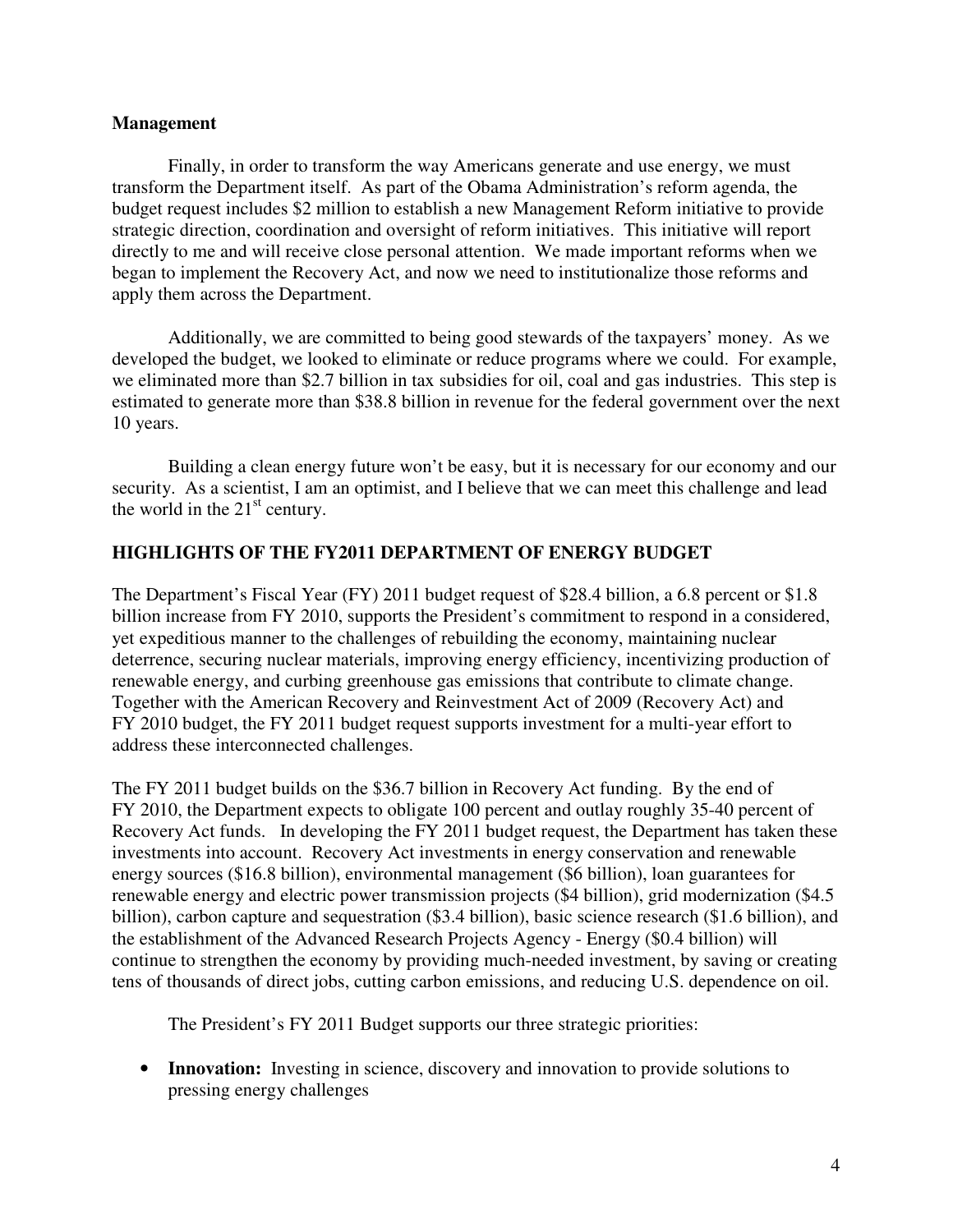- **Energy:** Providing clean, secure energy and promoting economic prosperity through energy efficiency and domestic forms of energy
- **Security:** Safeguarding nuclear and radiological materials, advancing responsible legacy cleanup, and maintaining nuclear deterrence

These strategic priorities will be enabled by a continued commitment to management excellence:

**Management:** Transforming the culture of the Department with a results-oriented approach

## **Innovation: Investing in Science, Discovery and Innovation to Provide Solutions to Pressing Energy Challenges**

As President Obama made clear in his remarks to the National Academy of Sciences in April 2009, the public sector must invest in research and innovation not only because the private sector is sometimes reluctant to take large risks, but because the rewards will be broadly shared across the economy. Leading requires assembling a critical mass of the best scientists and engineers to engage in mission-oriented, cross-disciplinary approaches to addressing current and future energy challenges. To develop clean energy solutions and maintain nuclear security, the Department must cultivate the science, technology, engineering, and mathematics workforce of the next generation. The FY 2011 budget request of \$55 million for RE-ENERGYSE (Regaining our ENERGY Science and Engineering Edge) supports K-20+ science and engineering education.

With every initiative the Department undertakes, sound science must be at the core. In FY 2011 the Department will increasingly emphasize cross-cutting initiatives to link science throughout the Department, specifically with energy and national security programs. These cross-cutting initiatives will enhance science capabilities to create knowledge and innovative technologies that can be brought to bear on national energy and security issues, leverage world-class science and engineering expertise to establish global leadership as clean energy innovators, and employ use-inspired research to reduce the cost and time to bring technologies to market at scale. The Department believes that it will deliver solutions more quickly and efficiently through our efforts to break down the traditional stovepipes and operate in a more integrated and coordinated manner. The FY 2011 Budget continues to address the President's priorities in an integrated and efficient manner, and to deliver results for the American taxpayer.

The Department continues its strong commitment to basic research and supports the President's Plan for Science and Innovation by requesting funding for the Office of Science at \$5.1 billion, a 4.4 percent or \$218 million increase from FY 2010. The FY 2011 budget request will support the training of students and researchers in fields critical to national competitiveness and innovation, and will support investments in areas of research essential for a clean energy future. The President's Plan commits to doubling Federal investment in basic research at select agencies. The Department supports an overarching commitment to science by investing in basic and applied research, creating new incentives for private innovation and promoting breakthroughs in energy.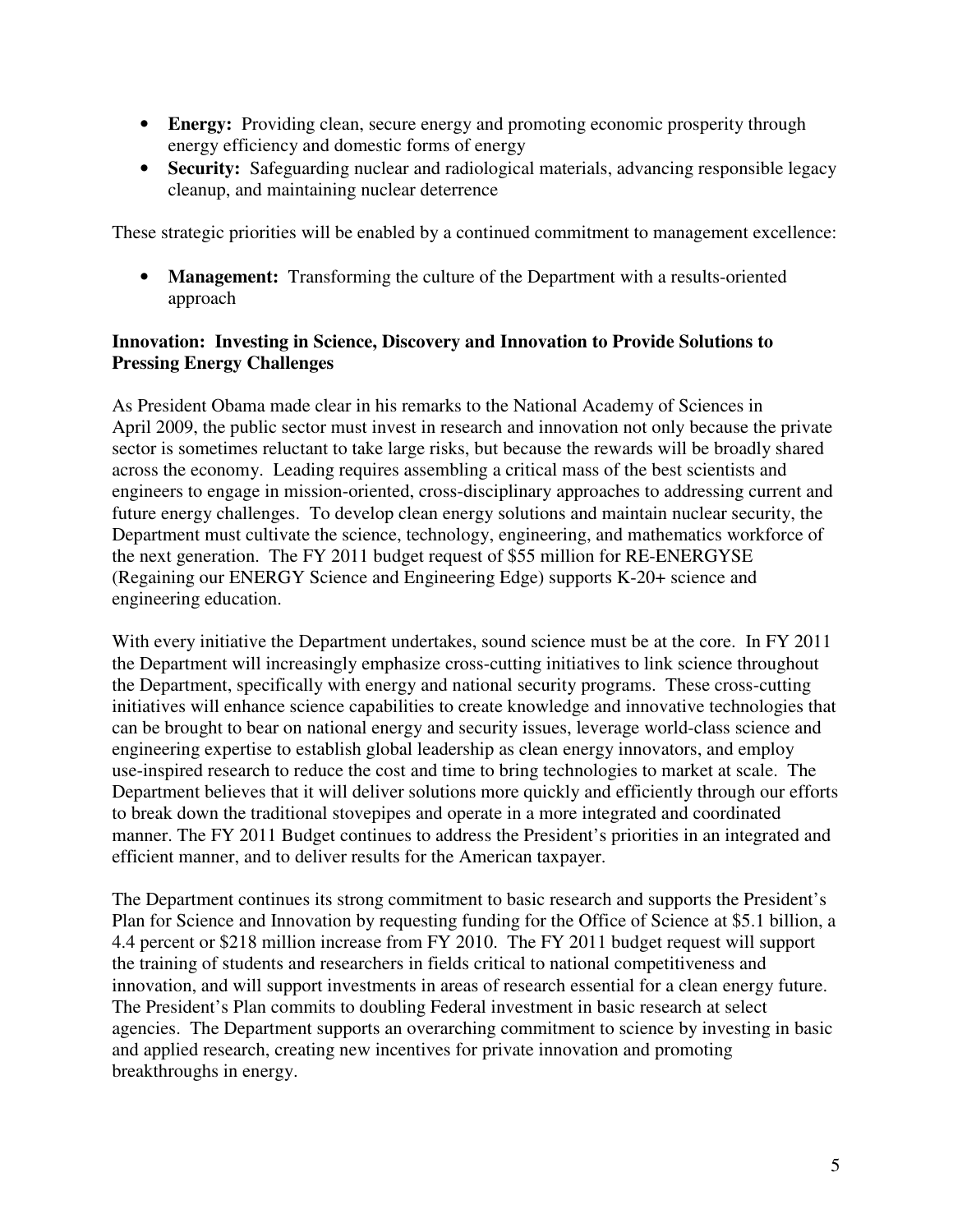To help achieve the game-changing breakthroughs needed to continue leading the global economy, the FY 2011 budget request includes \$300 million for the Advanced Research Projects Agency – Energy (ARPA-E). Introduced in FY 2009, ARPA-E is responsible for enabling specific high-risk and high-payoff transformational research and development projects. Beyond simply funding transformational research that creates revolutionary technologies, ARPA-E is dedicated to the market adoption of those new technologies to meet the Nation's long-term energy challenges. This funding, along with the \$400 million made available through the Recovery Act, will provide sustained investment in this pioneering program.

The Department will continue funding the three Energy Innovation Hubs introduced in FY 2010 to focus on developing fuels that can be produced directly from sunlight, improving energy efficient building systems design, and using modeling and simulation tools to create a virtual model of an operating advanced nuclear reactor. In addition, DOE is proposing a new Hub to focus on batteries and energy storage. Each of these Hubs will bring together a multidisciplinary team of researchers in an effort to speed research and shorten the path from scientific discovery to technological development and commercial deployment of highly promising energy-related technologies.

Complementing the Hubs, the Department proposes expanding the Energy Frontier Research Centers in FY 2011 to capture new, emerging opportunities by furthering its scientific reach and potential technological impact by competitively soliciting in two categories: discovery and development of new materials critical to science frontiers and technology innovations, and basic research for energy needs.

# **Energy: Providing Clean, Secure Energy and Promoting Economic Prosperity through Energy Efficiency and Domestic Forms of Energy**

In Copenhagen, President Obama emphasized that climate change is a grave and growing danger. The imperative now is to develop the capacity to confront the challenges climate change poses and seize the opportunity to be the global leader in the clean energy economy. Meeting the Administration's goal to reduce carbon emissions by more than 80 percent by 2050 will be achieved by addressing supply and demand through increased energy efficiency, renewable generation, and grid modernization, as well as improvements in existing technologies and information analysis. An important tool that will continue to be used to address these issues will be loan guarantees. The Department's FY 2011 budget request, building on the FY 2010 budget and the Recovery Act, invests in the research, development, and deployment of technologies that will position the United States to lead international efforts to confront climate change now and in the future. The long-term economic recovery will be sustained by these continued investments in the new energy economy.

## • **Loan Guarantees**

The Loan Guarantee Program Office (LGPO) is a vital tool for promoting innovation in the energy sector across a broad portfolio of clean and efficient energy technologies. In FY 2011, the Department is requesting funding and authority to support approximately \$40 billion of innovative energy technology development. During FY 2010, the LGPO streamlined the application review process. In FY 2011, the Department will continue to accelerate the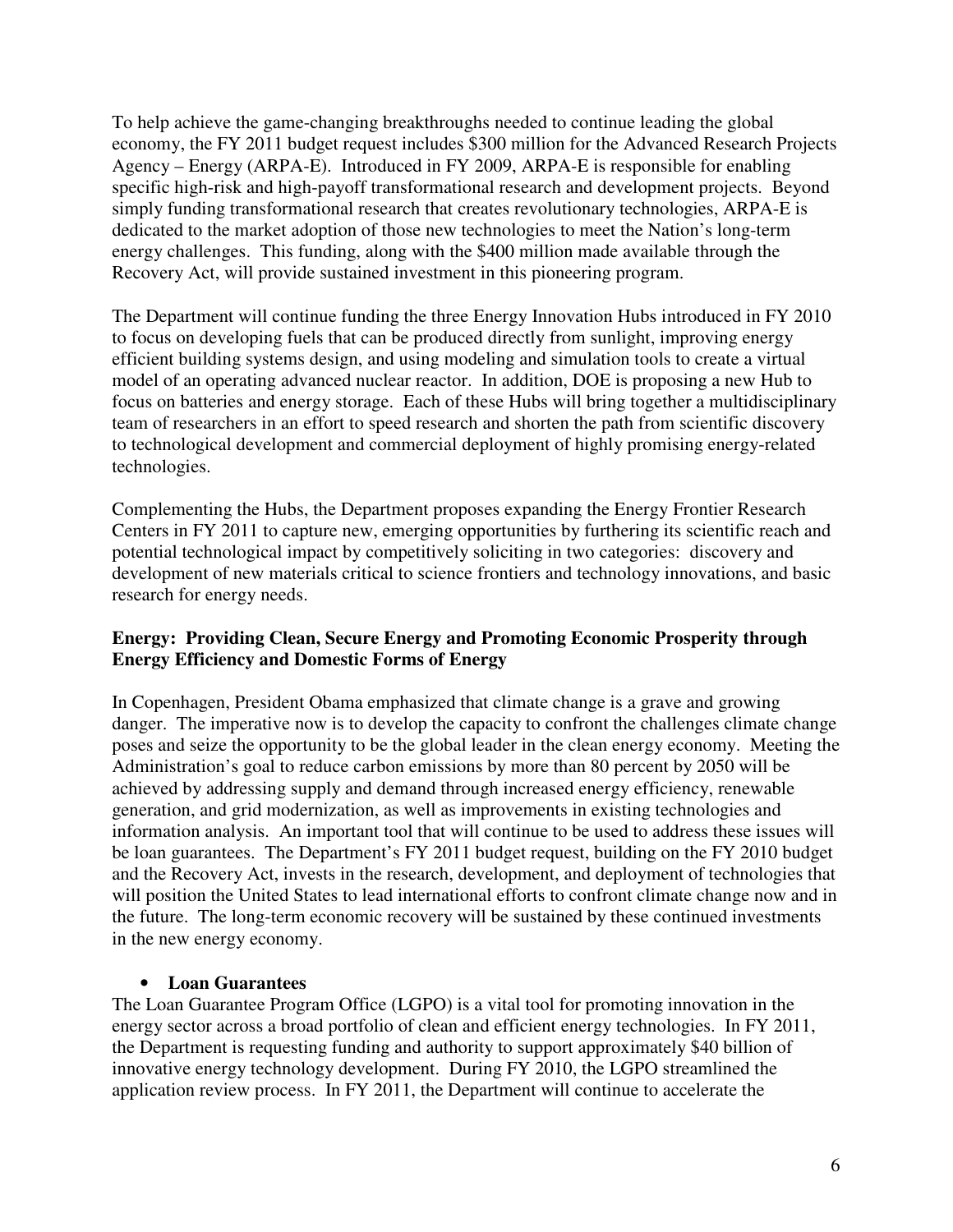availability of loans to leverage private sector investment in clean energy projects that will save and create jobs and stimulate the economy.

## • **Energy Efficiency**

In August 2009, President Obama said, "If we want to reduce our dependence on oil, put Americans back to work and reassert our manufacturing sector as one of the greatest in the world, we must produce the advanced, efficient vehicles of the future." In FY 2011, the Department will promote energy efficiency in vehicles technologies, at \$325 million. No less important to achieving the President's stated ambitions is decreasing energy consumption through developing and advancing building technologies (\$231 million) and industrial technologies (\$100 million). Federal assistance for state-level programs, such as State Energy Program grants (\$75 million, a 50 percent increase from FY 2010) and Weatherization Assistance grants (\$300 million, a 43 percent increase from FY 2010), will help States and individuals take advantage of efficiency measures for buildings and homes, lower energy costs and greenhouse gas emissions, and develop an ever-evolving, technically proficient workforce.

#### • **Clean, Renewable Energy Generation**

The FY 2011 budget request will modernize the Nation's energy infrastructure by investing in a variety of renewable sources such as solar (\$302 million), wind (\$123 million), water (\$41 million), hydrogen (\$137 million), biomass (\$220 million) and geothermal (\$55 million). These sources of energy reduce the production of greenhouse gas emissions and continue the pursuit of a clean energy economy built on the next generation of domestic production. The Department is also continuing to promote domestic clean energy through the four Power Marketing Administrations, which market and deliver electricity primarily generated by hydroelectric dams.

## • **Grid Modernization**

In support of the modernization of the electricity grid, the President's FY 2011 Budget requests \$144 million for research and development to improve reliability, efficiency, flexibility, and security of electricity transmission and distribution networks. The "Smart Grid" will integrate new and improved technologies into the energy mix, ensuring reliability, integration of renewable energy resources, and improving security.

While investing in energy efficiency, renewable energy generation, and grid modernization are fundamental steps necessary for creating a clean energy economy; investing in the improvement of existing sources of energy will provide a bridge between current and future technologies These technologies are already a major segment of the energy mix and will play a critical role in providing a solid foundation that will make possible the creation of this new economy.

#### • **Safe and Secure Nuclear Energy**

Nuclear energy currently supplies approximately 20 percent of the Nation's electricity and 70 percent of the Nation's clean, non-carbon electricity. The request for the Office of Nuclear Energy includes \$495 million for research, development, and demonstration in addition to investments in supportive infrastructure. Work on advanced reactor technologies, fuel cycle technologies, waste management, and cross-cutting technologies and transformative concepts will help ensure that nuclear energy remains a safe, secure, economical source of clean energy. The Department will also promote nuclear energy through the Loan Guarantee Program, which is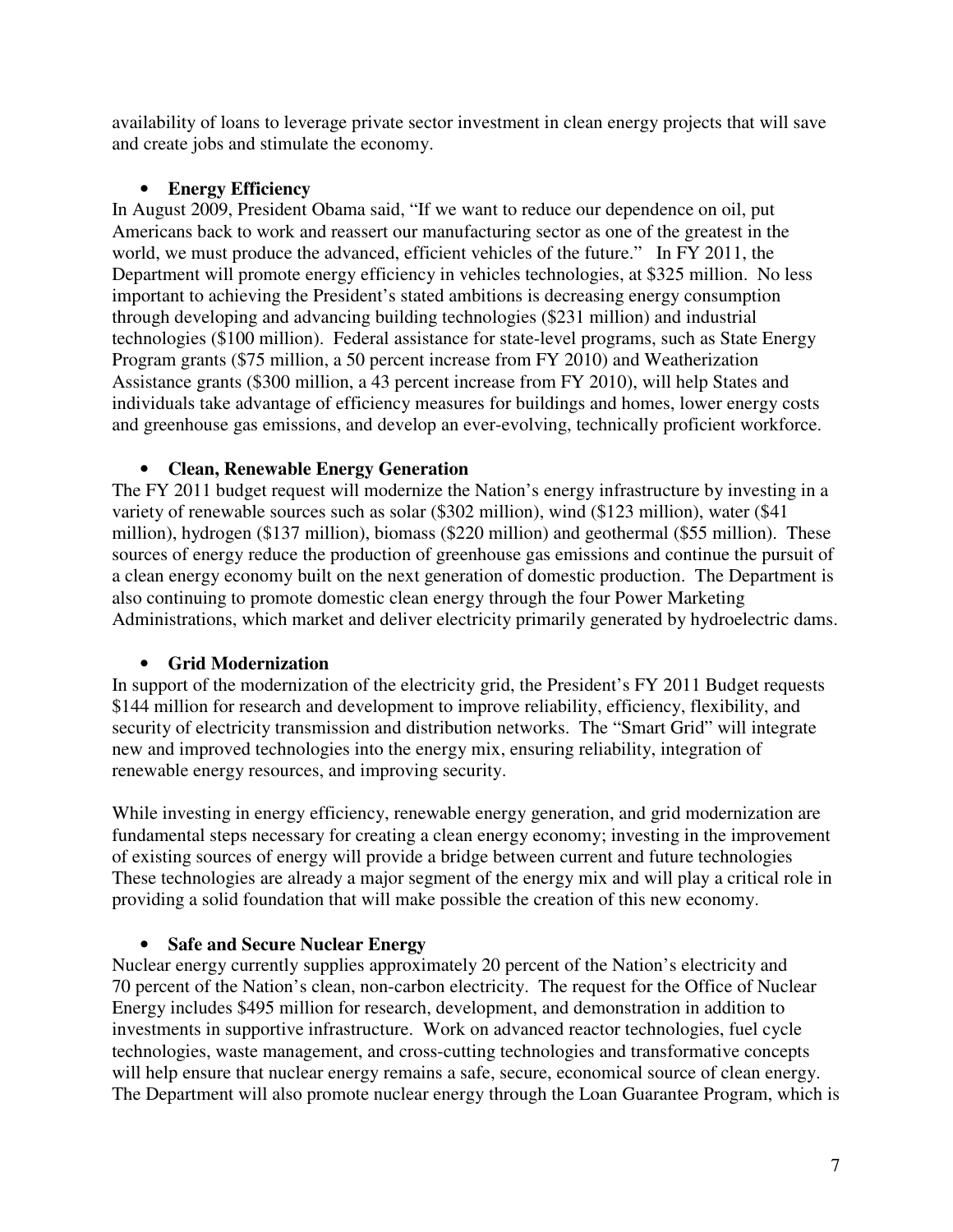requesting an additional \$36 billion in loan authority for nuclear power in FY 2011 (for a total of \$54.5 billion).

## • **Clean and Abundant Fossil Energy**

The world will continue to rely on coal fired electrical generation to meet energy demand. It is imperative that the United States develop the technology to ensure that base-load electricity generation is as clean and reliable as possible. The Office of Fossil Energy will invest \$438 million in the research and development of advanced coal-fueled power systems and carbon capture and storage technologies. This will allow the continued use of the abundant domestic coal resources in the U.S. while reducing greenhouse gas emissions.

Accurate energy information and analysis play a critical role in promoting efficient energy markets and informing policy-making and strategic planning. This budget requests a total of \$129 million for the Energy Information Administration, the statutory statistical agency within the Department, to improve energy data and analysis programs.

#### **Security: Safeguarding Nuclear and Radiological Materials, Advancing Responsible Legacy Cleanup and Maintaining Nuclear Deterrence**

#### • **Reduces the Risk of Proliferation**

In an April 2009 speech in Prague, the President called the threat of nuclear proliferation "the most immediate and extreme threat to global security" and announced his support for a new international effort to secure all vulnerable nuclear material around the world within four years. The FY 2011 budget for the NNSA Defense Nuclear Nonproliferation program supports this effort, recognizing the urgency of the threat and making the full commitment to global cooperation that is essential to addressing this threat. The budget provides \$2.7 billion in FY 2011, and \$13.7 billion through FY 2015 to detect, secure, and dispose of dangerous nuclear and radiological material worldwide. This request is an increase of 26 percent or \$550 million from FY 2010. The budget supports cooperative nonproliferation initiatives with foreign governments and the effort and expertise to forge them into durable international partnerships, achieving the objective of a world without nuclear weapons. The budget continues the installation of radiation detection equipment at international border crossings and Megaports, significantly expands materials protection and control security upgrades at selected sites in foreign countries to address outsider and insider threats, and accelerates the pace of highly enriched uranium research reactor conversions with an urgent focus to develop the capability to produce the medical isotope molybdenum-99 in the U.S. using low enriched uranium. The FY 2011 budget request provides \$4.4 billion over five years for Fissile Materials Disposition including the construction of U.S. facilities for the disposition of U.S. weapons-grade plutonium in fulfillment of our commitment with the Russian Federation under the Plutonium Management and Disposition Agreement of September 2000, and provides the first \$100 million of a \$400 million U.S. commitment to advance the construction of plutonium disposition facilities in the Russian Federation. The FY 2011 budget request also supports a funding increase for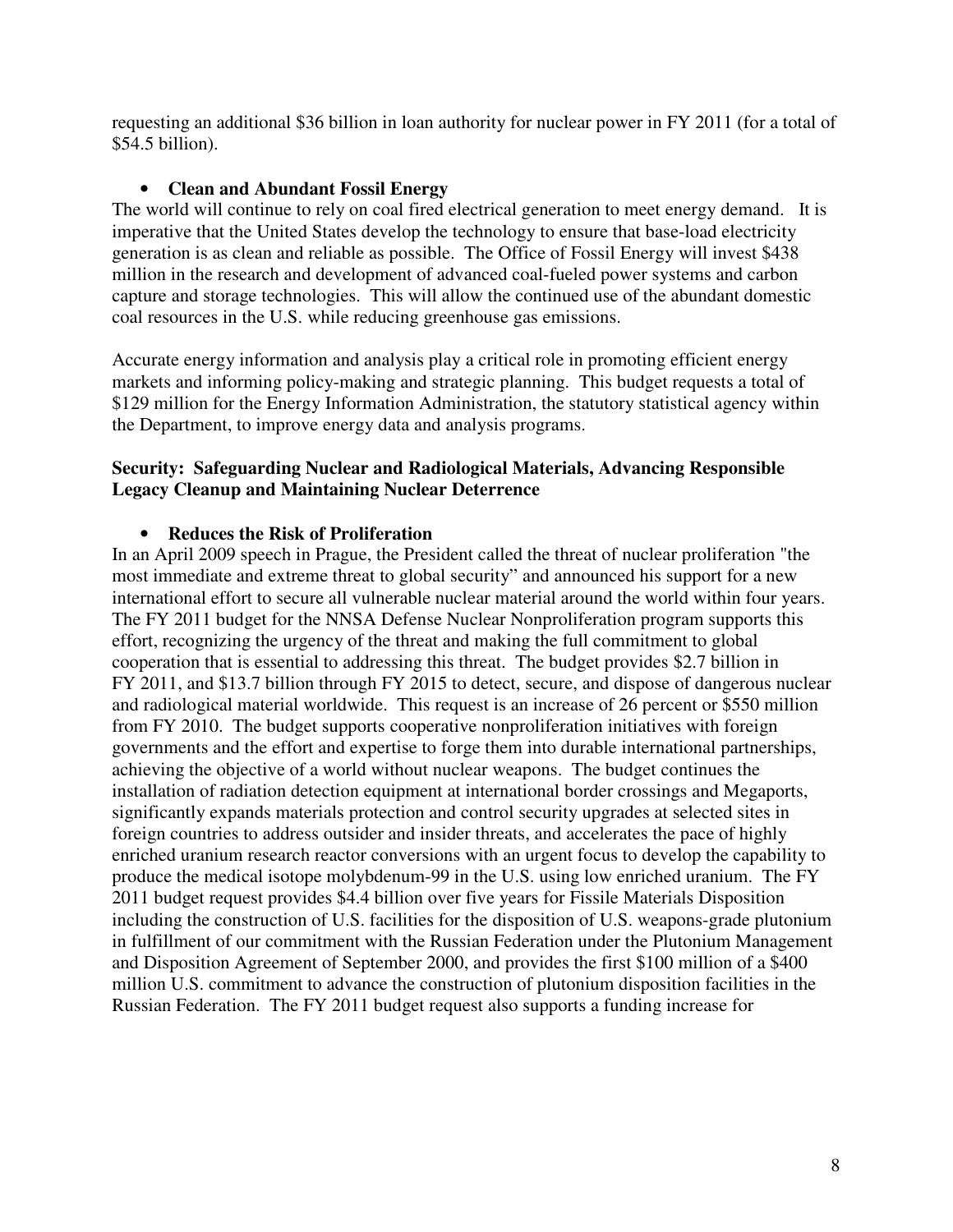Nonproliferation and Verification Research and Development for new technologies in support of treaty monitoring and verification.

#### • **Leverages Science to Maintain Nuclear Deterrence**

The FY 2011 budget request advances the Department's commitment to the national security interests of the United States through stewardship of a safe, secure and effective nuclear weapons stockpile without the use of underground nuclear testing. As the role of nuclear weapons in our Nation's defense evolves and the threats to national security continue to grow, the focus of this enterprise must also change and place its tremendous intellectual capacity and unique facilities in the service of addressing other challenges related to national defense. NNSA is taking steps to move in this direction, including functioning as a national science, technology, and engineering resource to other agencies with national security responsibilities. NNSA must ensure our evolving strategic posture places the stewardship of our nuclear stockpile, nonproliferation programs, counterterrorism, missile defenses, and the international arms control objectives into one comprehensive strategy that protects the American people and our allies. Through the NNSA, the Department requests \$7.0 billion for the Weapons Activities appropriation, a 9.8 percent or \$624 million increase from the FY 2010 appropriation. This increase provides a strong basis for transitioning to a smaller nuclear stockpile, strengthens the science, technology and engineering base, modernizes key nuclear facilities, and streamlines the enterprise's physical and operational footprint.

These investments will enable execution of a comprehensive nuclear defense strategy based on current and projected global threats that relies less on nuclear weapons, yet enhances national security by strengthening the NNSA's nuclear security programs. This improved NNSA capability base will mitigate the concerns regarding ratification of the follow-on Strategic Arms Reduction Treaty and the Comprehensive Test Ban Treaty. The FY 2011 request for Weapons Activities has four major components. The request for Stockpile Support increases, reflecting the President's commitment to maintain the safety, security and effectiveness of the nuclear deterrent without underground nuclear testing, consistent with the principles of the Stockpile Management Program outlined in Section 3113 (a)(2) of the National Defense Authorization Act of Fiscal Year 2010 (50 U.S.C. 2524). The request for Science, Technology and Engineering increases by over 10 percent, and provides the funding necessary to protect and advance the scientific capabilities at the U.S. nuclear security laboratories supporting the stockpile and broader national security and energy issues. The budget request for Infrastructure supports the operation and maintenance of the government-owned, contractor-operated facilities in the nuclear security enterprise, as well as special capabilities for secure transportation and construction. The security and counterterrorism component of the budget provides for physical and cyber security in the NNSA enterprise, as well as emergency response assets and NNSA's focused research and development contribution to the Nation's counterterrorism efforts.

## • **Advances Responsible Environmental Cleanup**

The FY 2011 budget includes \$6 billion for the Office of Environmental Management to protect public health and safety by cleaning up hazardous, radioactive legacy waste from the Manhattan Project and the Cold War. This funding will allow the program to continue to accelerate cleaning up and closing sites, focusing on activities with the greatest risk reduction.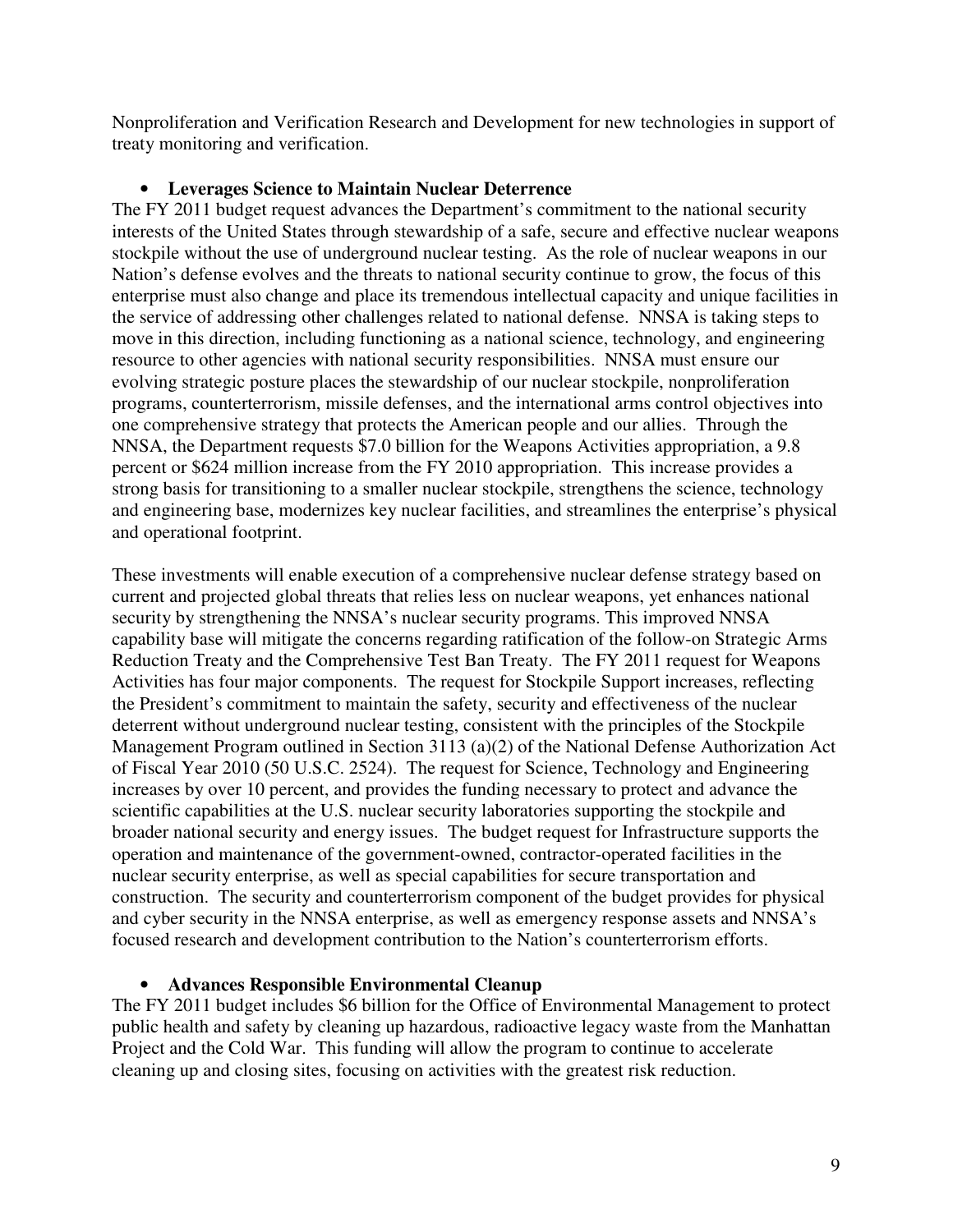As the Department continues to make progress in completing clean-up, the FY 2011 budget request of \$189 million for the Office of Legacy Management supports the Department's long-term stewardship responsibilities and payment of pensions and benefits for former contractor workers after site closure.

The Administration has determined that the Yucca Mountain repository is not a workable option and has decided to terminate the Office of Civilian Radioactive Waste Management. The core functions and staff to support efforts under the Nuclear Waste Policy Act to meet the obligation of the Government will transfer to the Office of Nuclear Energy by the end of FY 2010.

## **Management: Transforming the Culture of the Department with a Results-Oriented Approach**

In order to transform the way Americans use and produce energy, we must transform the Department of Energy. The Department is committed to strengthening its management culture and increasing its focus on results. The implementation of the Recovery Act provided the Department with an opportunity to continue to refine best practices in management, accountability, operations, and transparency. These best practices will be applied in executing the FY 2011 budget.

To achieve our strategic priorities, the Department requests a net of \$169 million for Departmental Administration. These funds, along with resources in individual program offices, will help transform key functional areas such as human, financial, project, and information technology management. The request includes \$2 million for Management Reform within the Office of the Secretary, which will provide the Department with strategic direction, coordination, and oversight of reform initiatives.

## **DEPARTMENT OF ENERGY FY 2011 PROGRAM OFFICE HIGHLIGHTS**

## **Office of Science: Supporting Cutting-Edge Foundational Scientific Research**

The Department of Energy's Office of Science (SC) delivers discoveries and scientific tools that transform our understanding of energy and matter and advance the national, economic, and energy security of the United States. SC is a primary sponsor of basic research in the United States, leading the Nation to support the physical sciences in a broad array of research subjects in order to improve energy security and address issues ancillary to energy, such as climate change, genomics, and life sciences. In FY 2011, the Department requests \$5.1 billion, an increase of 4.4 percent over the enacted FY 2010 appropriation, to invest in science research. The FY 2011 request supports the President's Plan for Science and Innovation, which encompasses the entire SC budget, as part of a strategy to double overall basic research funding at select agencies. As part of this plan, the budget request supports the training of students and researchers in fields critical to our national competitiveness and innovation economy, and supports investments in areas of research critical to our clean energy future and to making the U.S. a leader on climate change.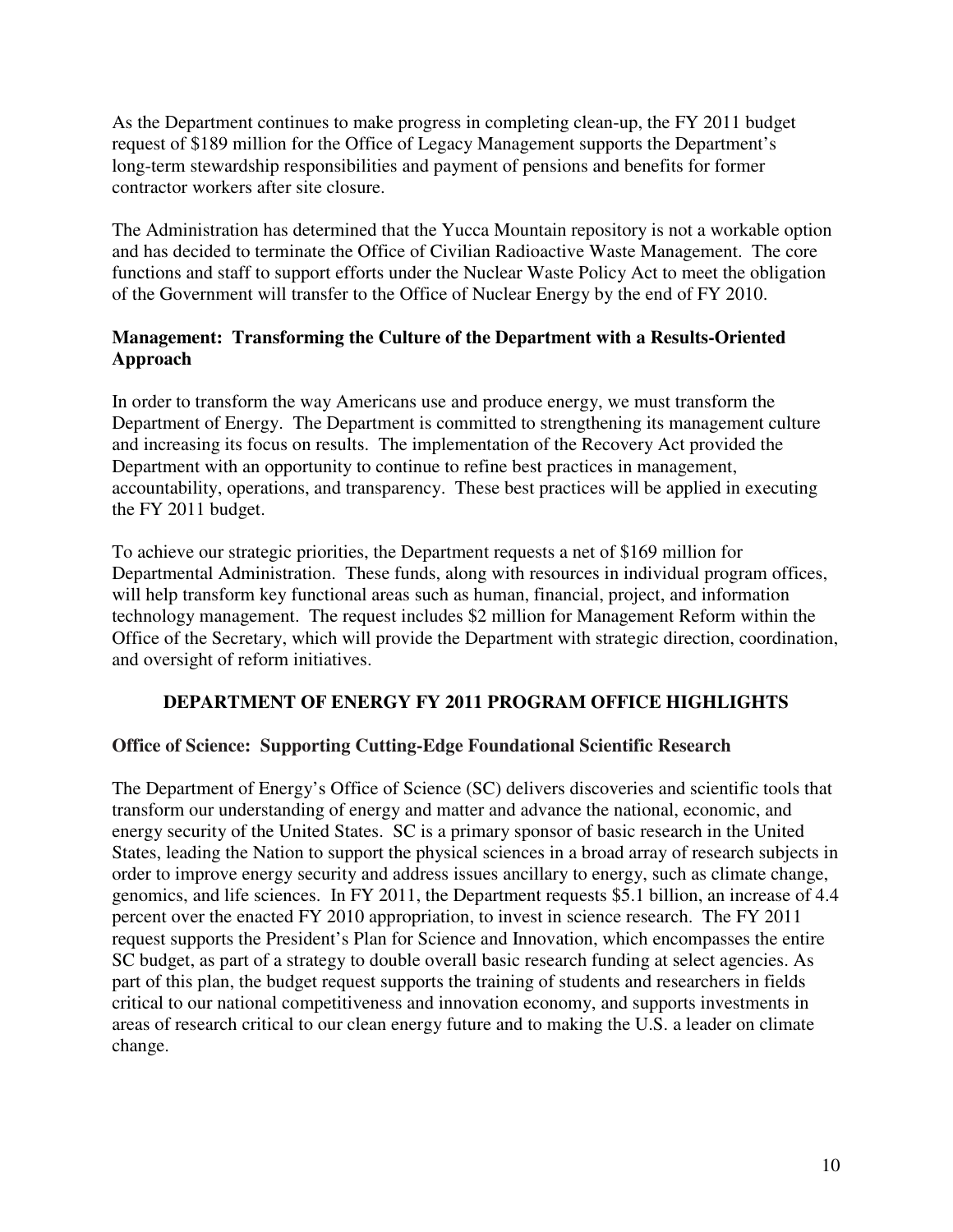SC is addressing critical societal challenges and key missions of the Department of Energy through significant improvements in existing technologies and development of new energy technologies. SC will accomplish this by: (1) sustained investments in exploratory and high-risk research in traditional and emerging disciplines, including the development of new tools and facilities; (2) focused investments in high-priority research areas; and (3) investments that train new generations of scientists and engineers to be leaders in the 21st century. The FY 2011 budget request supports all three of these investment strategies.

Two of the four Energy Innovation Hubs being requested in FY 2011 are through the Office of Science; these Hubs will bring together teams of experts from multiple disciplines to focus on two grand challenges in energy: (1) Fuels from Sunlight, a Hub established in FY 2010 and (2) Batteries and Energy Storage, a new Hub in the FY 2011 request.

The Energy Frontier Research Centers (EFRC) program will be expanded in the FY 2011 request to capture new, emerging opportunities by furthering its scientific reach and potential technological impact. New EFRCs will be competitively solicited in two categories: discovery and development of new materials that are critical to both science frontiers and technology innovations, and basic research for energy needs in a limited number of areas that are underrepresented in the 46 original EFRC awards.

The FY 2011 request for the U.S. ITER Project (\$80 million, a decrease of \$55 million from FY 2010) is a reflection of the pace of ITER construction as of the end of 2009. The Administration is engaged in a range of efforts to implement management reforms at the ITER Organization and accelerate ITER construction while minimizing the overall cost of the Construction Phase for the U.S. and the other ITER members.

The Office of Science supports investigators from more than 300 academic institutions and from all of the DOE laboratories. The FY 2011 budget request will support approximately 27,000 Ph.D.s, graduate students, undergraduates, engineers, and technicians. Nearly 26,000 researchers from universities, national laboratories, industry, and international partners are expected to use SC scientific user facilities in FY 2011.

# **Advanced Research Projects Agency – Energy: Transformational Research and Development**

The FY 2011 budget request includes \$300 million for the Advanced Research Projects Agency – Energy (ARPA-E), a program launched in FY 2009 that sponsors specific high-risk and high-payoff transformational research and development projects that overcome the long-term technological barriers in the development of energy technologies to meet the Nation's energy challenges, but that industry will not support at such an early stage. An essential component of ARPA-E's culture is an overarching focus on accelerating science to market. Beyond simply funding transformational research creating revolutionary technologies, ARPA-E is dedicated to the market adoption of those new technologies that will fuel the economy, create new jobs, reduce energy imports, improve energy efficiency, reduce energy-related emissions, and ensure that the U.S. maintains a technological lead in developing and deploying advanced energy technologies.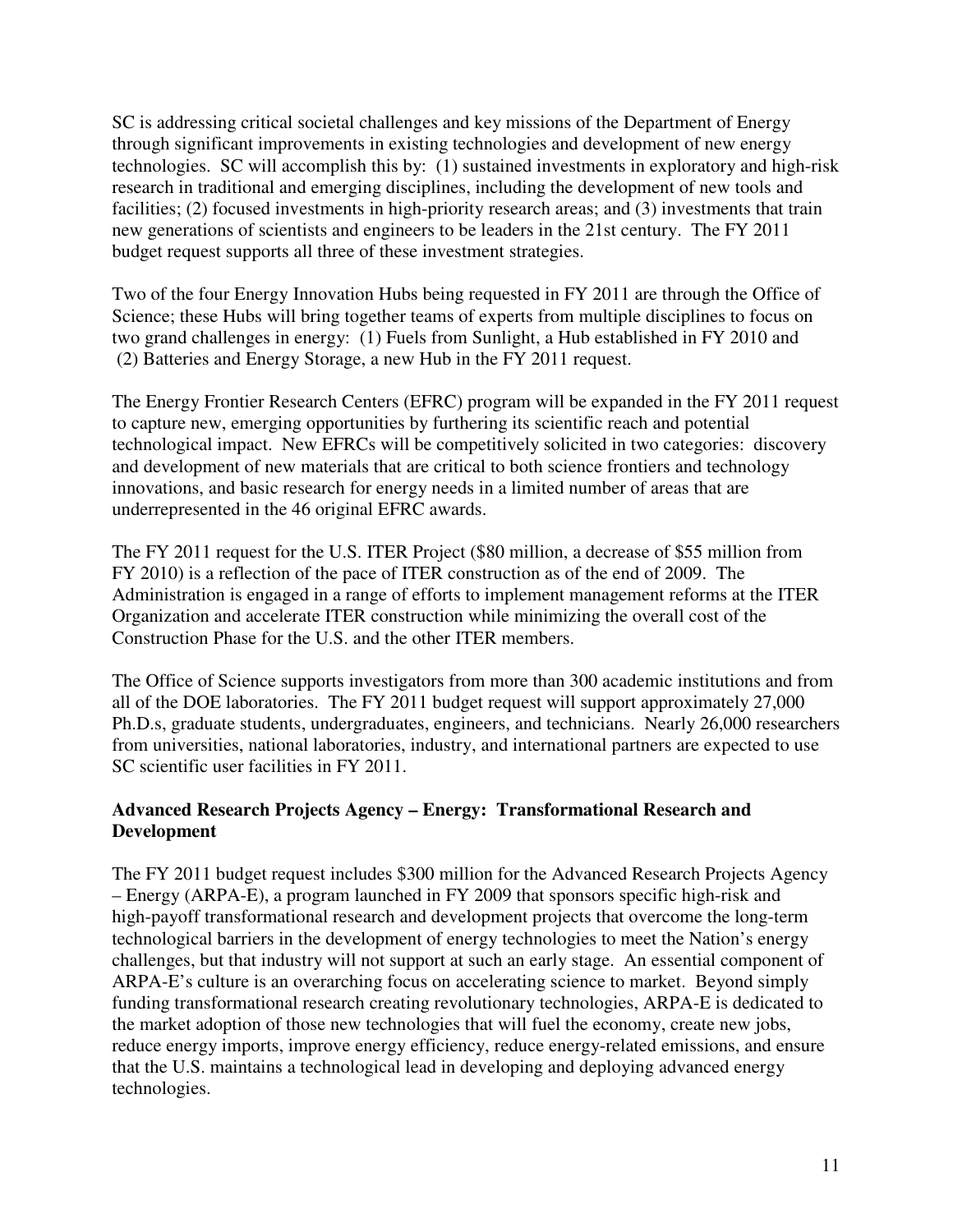## **Office of Energy Efficiency and Renewable Energy: Developing and Deploying Clean, Reliable Energy**

The Office of Energy Efficiency and Renewable Energy (EERE) strengthens the energy security, environmental quality, and economic vitality of the U.S. through the research, development, demonstration and deployment (RDD&D) of clean energy technologies and generation and advances in energy efficiency. EERE's activities are critical to creating a low carbon economy and sustaining strong economic growth and job creation while dramatically reducing greenhouse gas emissions and energy imports. EERE programs link advances in basic research and the creation of commercially successful products and services to ensure delivery to the marketplace for general use and implementation.

The FY 2011 budget request of \$2.4 billion, an increase of 5 percent over FY 2010, is aimed at accelerating revolutionary change in the Nation's energy economy. The request includes programs associated with meeting the President's goals of investing in the next generation of clean energy technologies, vehicles and fuels, and energy efficiency measures that reduce energy use in Federal agencies and the industrial and building sectors.

#### Clean, Renewable Energy Generation

The FY 2011 budget request continues to work to transform the Nation's energy infrastructure by investing over \$650 million in a variety of renewable sources of electrical generation such as solar (\$302 million, a 22 percent increase over FY 2010), and wind (\$123 million, a 53 percent increase over FY 2010), as well as deploy clean technologies to reduce our dependence on oil. The request includes expansions on Concentrating Solar Power, biopower and off-shore wind, which will provide new, additional avenues for clean energy development and deployment. These technologies will reduce the production of greenhouse gas emissions and revitalize an economy built on the next generation of domestic production.

#### Energy Efficiency

The Department implements a number of efforts to increase energy efficiency and conservation in homes, transportation, and industry. The FY 2011 budget requests \$758 million to accelerate deployment of clean, cost-effective, and rapidly deployable energy conservation measures in order to reduce energy consumption in residential and commercial buildings, and the industrial and Federal sectors. The Department will invest \$231 million in the Building Technologies program, a 16 percent increase over FY 2010 for built environment R&D. Federal assistance for state-level programs such as State Energy Program grants (\$75 million) and Weatherization Assistance Program (\$300 million), will continue to help citizens implement energy conservation measures, lower energy costs and greenhouse gas emissions, and build a technical workforce. The FY 2011 request also includes \$545 million to accelerate research, development and deployment of advanced fuels and vehicles to reduce the use of petroleum and greenhouse gas emissions. The FY 2011 budget complements the Recovery Act funding for these programs (\$3.1 billion for State Energy Programs, \$5 billion for Weatherization Assistance, \$2 billion for Advanced Battery Manufacturing and \$400 million for Transportation Electrification).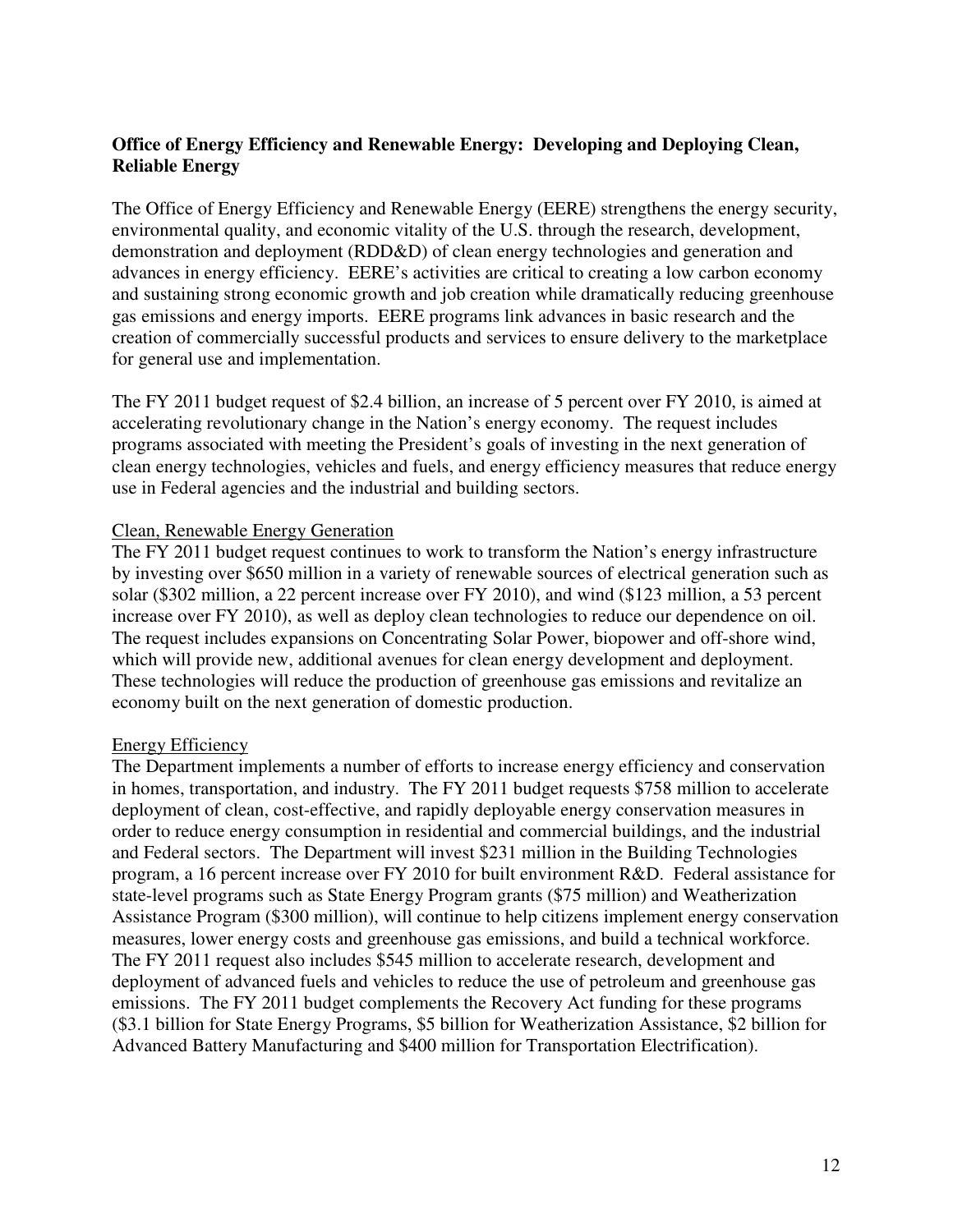#### **Office of Electricity Delivery and Energy Reliability: Moving Toward a More Intelligent Grid to Power the Digital Economy**

The FY 2011 budget request for the Office of Electricity Delivery and Energy Reliability (OE) budget is \$186 million, an increase of 8 percent over FY 2010. These funds will build on the "Smart Grid" investments and other activities.

The ability of the United States to meet the growing demand for reliable electricity is challenged by an aging power grid under mounting stress. Despite the increasing demand for reliable power brought on by the modern digital economy, the power grid in the U.S. has suffered from a long period of underinvestment. Much of the power delivery system was built on technology developed over 50 years ago and thus responds to disturbances with speed limited by the technology of that period. This limitation increases the vulnerability of the power system to outages that can spread quickly and impact whole regions. Breakthroughs in digital network controls, transmission, distribution, and energy storage will make the power grid more efficient, alleviating the stress on the system, as well as enable greater use of clean and distributed energy sources. The return on these investments will come from a reduction in economic losses caused by power outages and the delay or avoidance of costly investment in new generation and transmission infrastructure.

The budget request provides \$144 million for research and development, which supports development of technologies that will improve the reliability, efficiency, flexibility, functionality, and security of the Nation's electricity delivery system. It accelerates investment in energy storage capabilities and funds two new research initiatives: Advanced Modeling Grid Research, to develop grid-modeling capabilities using the large volumes of data generated by advanced sensors deployed on the grid; and Power Electronics, to develop new power control devices in collaboration with universities. The proposal also continues to support the development of "Smart Grid" technologies and cyber security systems for the power grid.

The budget request continues support for Permitting, Siting, and Analysis (\$6.4 million) to assist States, regional entities, and other federal agencies in developing policies and programs aimed at modernizing the power grid; and for Infrastructure Security and Energy Restoration (\$6.2 million) to enhance the reliability and resiliency of U.S. critical infrastructure and facilitate its recovery from energy supply disruptions.

## **Office of Environmental Management: Reducing Risks and Making Progress**

The mission of the Office of Environmental Management (EM) is to complete the safe cleanup of the environmental legacy brought about from over six decades of nuclear weapons development, production, and Government-sponsored nuclear energy research. This cleanup effort is the largest in the world, originally involving two million acres at 107 sites in 35 states, dealing with some of the most dangerous materials known to man.

EM continues to pursue its cleanup objectives within the overall framework of achieving the greatest comparative risk reduction benefit and overlaying regulatory compliance commitments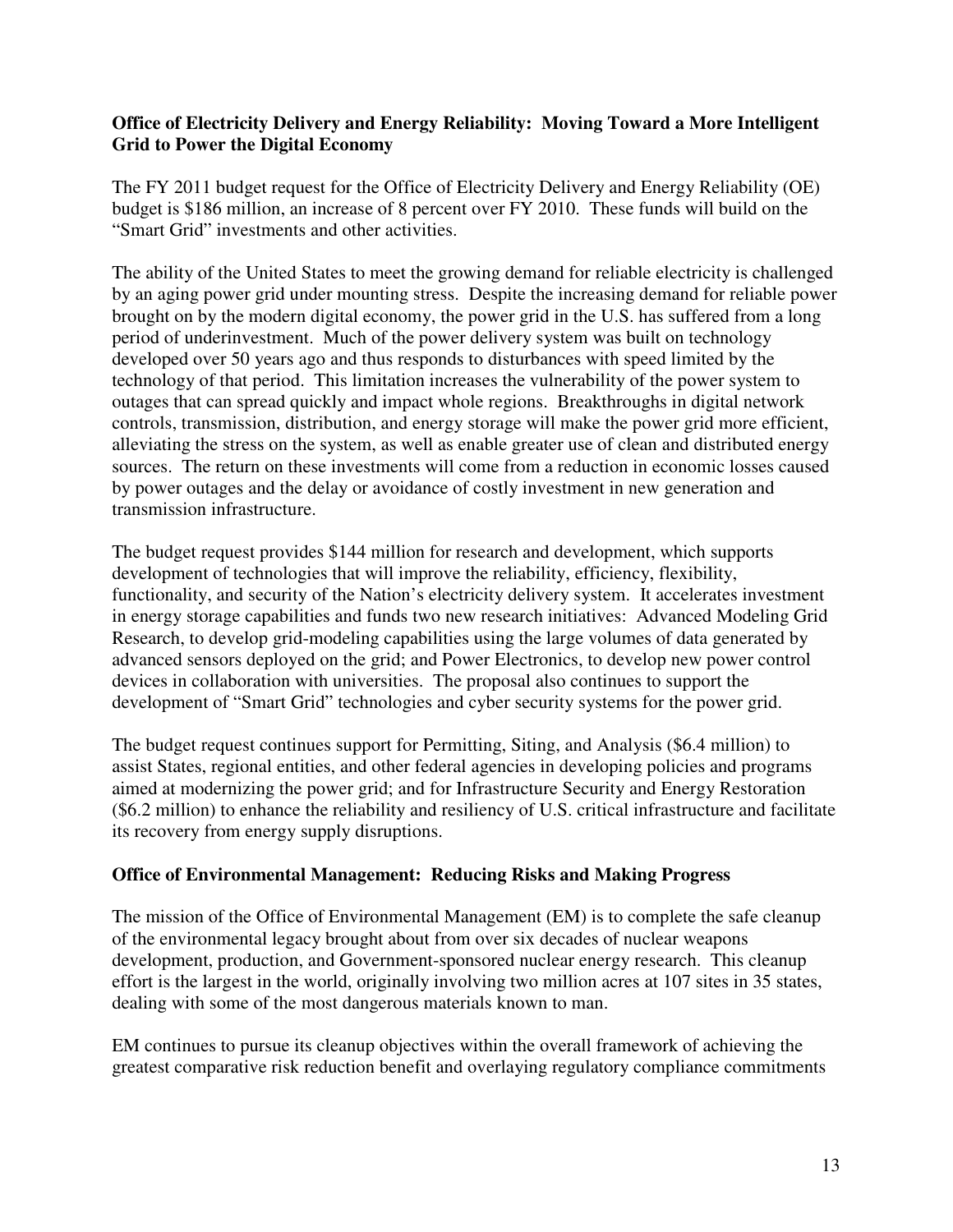and best business practices to maximize cleanup progress. To support this approach, EM has prioritized its cleanup activities:

- Activities to maintain a safe and secure posture in the EM complex
- Radioactive tank waste stabilization, treatment, and disposal
- Used nuclear fuel storage, receipt, and disposition
- Special nuclear material consolidation, processing, and disposition
- High priority groundwater remediation
- Transuranic and mixed/low-level waste disposition
- Soil and groundwater remediation
- Excess facilities deactivation and decommissioning

The FY 2011 budget request for \$6.0 billion will fund activities to maintain a safe and secure posture in the EM complex and make progress against program goals and compliance commitments, including reduction of highest risks to the environment and public health, use of science and technology to reduce life cycle costs, and reduction of EM's geographic footprint by 40 percent by 2011. EM continues to move forward with the development of the capability for dispositioning tank waste, nuclear materials, and used nuclear fuel. The budget request includes the construction and operation of three unique and complex tank waste processing plants to treat approximately 88 million gallons of radioactive tank waste for ultimate disposal. It will also fund the solid waste disposal infrastructure needed to support disposal of transuranic and low-level wastes generated by high-risk activities and the footprint reduction activities. In addition to the FY 2011 budget request, EM will continue to expend the \$6 billion in Recovery Act funding provided by Congress to complete lower-risk footprint reduction and near-term completion cleanup activities.

EM carries out its cleanup activities with the interests of stakeholders in mind. Most importantly, EM will continue to fulfill its responsibilities by conducting cleanup within a "Safety First" culture that integrates environment, safety, and health requirements and controls into all work activities to ensure protection to the workers, public, and the environment, and adheres to sound project and contract management principles. EM is also strengthening its project and planning analyses to better assess existing priorities and identify opportunities to accelerate cleanup work. Working collaboratively with the sites, EM continues to seek aggressive but achievable strategies for accelerating cleanup of discrete sites or segments of work. In addition, functional and cross-site activities such as elimination of specific groundwater contaminants, waste or material processing campaigns, or achievement of interim or final end-states are being evaluated.

After the EM program completes cleanup and closure of sites that no longer have an ongoing DOE mission, post closure stewardship activities are transferred to the **Office of Legacy Management (LM)**. LM also receives sites remediated by the U.S. Army Corps of Engineers (Formerly Utilized Sites Remedial Action Program) and private licensees (Uranium Mill Tailings Radiation Control Act, Title II sites). Post closure stewardship includes long-term surveillance and maintenance activities such as groundwater monitoring, disposal cell maintenance, records management, and management of natural resources at sites where active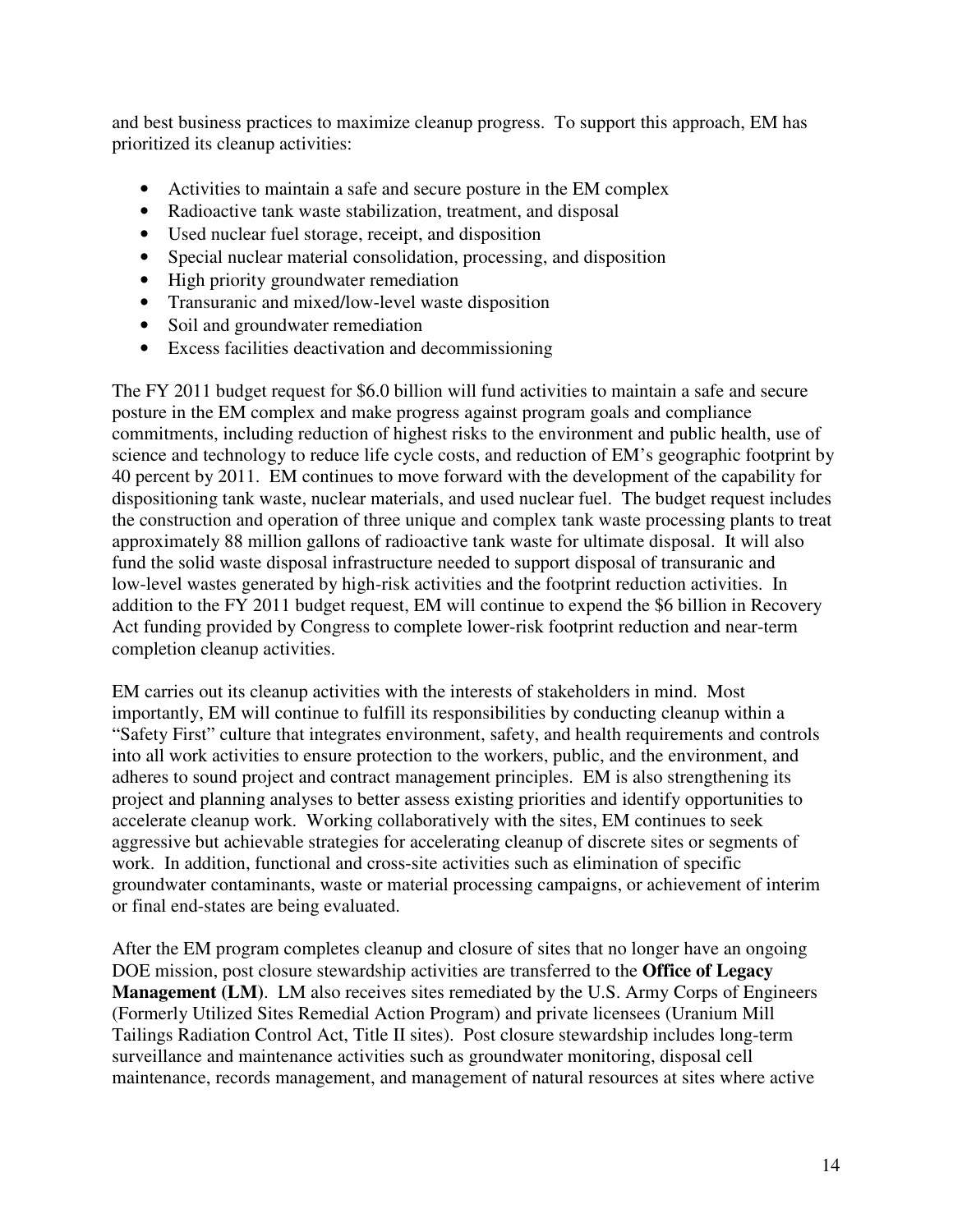remediation has been completed. At some sites the program includes management and administration of pension and post-retirement benefits for contractor retirees.

The Administration has determined that developing a repository at Yucca Mountain, Nevada, is not a workable option and has decided to terminate the **Office of Civilian Radioactive Waste Management (RW)**. The Nation needs a different solution for nuclear waste disposal. As a result, in 2010, the Department will discontinue its application to the U.S. Nuclear Regulatory Commission for a license to construct a high-level waste geologic repository at Yucca Mountain and establish a Blue Ribbon Commission to inform the Administration as it develops a new strategy for nuclear waste management and disposal. All funding for development of the Yucca Mountain facility and RW will be eliminated by the end of FY 2010. The Administration remains committed to fulfilling its obligations under the Nuclear Waste Policy Act. The Office of Nuclear Energy will develop an integrated approach to improve the waste management options for the Nation and support the Blue Ribbon Commission. Ongoing responsibilities under the Nuclear Waste Policy Act, including administration of the Nuclear Waste Fund and the Standard Contract, will continue under the Office of Nuclear Energy, which will lead future waste management activities.

## **Innovative Technology Loan Guarantee Program and Advanced Technology Vehicle Manufacturing Program: Supporting Investment in Innovation and Manufacturing**

To encourage the early commercial production and use of new or significantly improved technologies in energy projects, the Department is requesting an additional \$36 billion in authority to guarantee loans for nuclear power facilities and \$500 million in appropriated credit subsidy for the cost of loan guarantees for renewable energy systems and efficient end-use energy technology projects under section 1703 of the Energy Policy Act of 2005. The additional loan authority for nuclear power projects will promote near-term deployment of new plants and support an increasing role for private sector financing. The additional credit subsidy will allow for investment in the innovative renewable and efficiency technologies that are critical to meeting the Administration's goals for affordable, clean energy, technical leadership, and global competitiveness.

The FY 2011 budget also requests \$58 million to evaluate applications received under the eight solicitations released to date and to ensure efficient and effective management of the Loan Guarantee Program. This request will be offset by collections authorized under Title XVII of the Energy Policy Act of 2005 (P.L. 109-8).

The **Advanced Technology Vehicle Manufacturing** program requests \$10 million to support ongoing loan and loan monitoring activities associated with the program mission of making loans to automobile and automobile part manufacturers for the cost of re-equipping, expanding, or establishing manufacturing facilities in the United States to produce advanced technology vehicles or qualified components, and for associated engineering integration costs.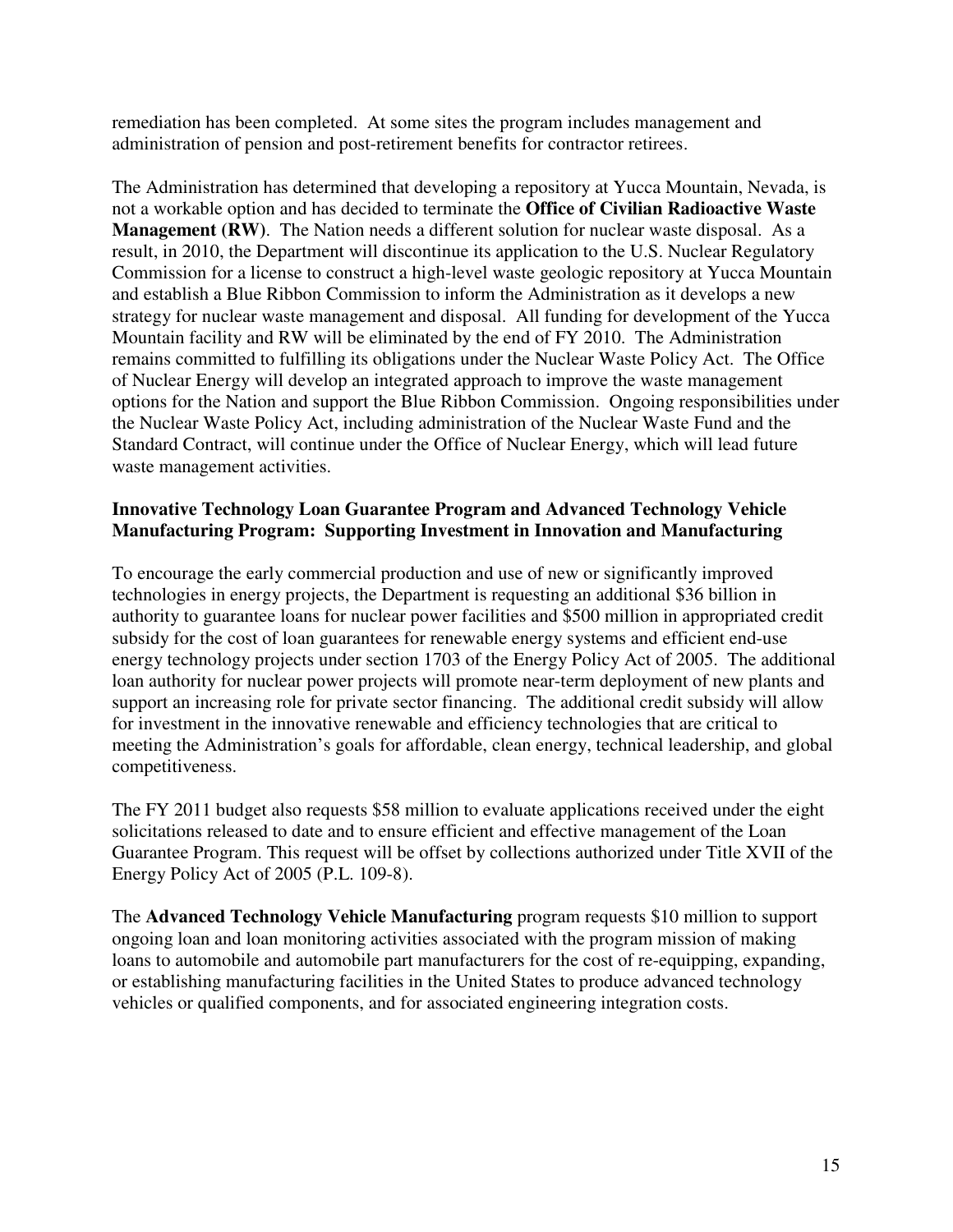#### **Office of Nuclear Energy: Investing in Energy Security and Technical Leadership**

The Department is requesting \$912 million for the Office of Nuclear Energy (NE) in FY 2011 – an increase of 5 percent over the FY 2010 enacted level. NE's funding supports the advancement of nuclear power as a resource capable of meeting the Nation's energy, environmental, and national security needs by resolving technical, cost, safety, proliferation resistance, and security barriers through research, development, and demonstration as appropriate.

Currently, nuclear energy supplies approximately 20 percent of the Nation's electricity and over 70 percent of clean, non-carbon producing electricity. Over 100 nuclear power plants are offering reliable and affordable baseload electricity in the United States, and they are doing so without air pollution and greenhouse gas emissions. NE is working to develop innovative and transformative technologies to improve the competitiveness, safety and proliferation resistance of nuclear energy to support its continued use.

The FY 2011 budget supports a reorganized and refocused set of research, development, and demonstration (RD&D) activities. This program is built around exploring, through RD&D: technology and other solutions that can improve the reliability, sustain the safety, and extend the life of current reactors; improvements in the affordability of new reactors to enable nuclear energy to help meet the Administration's energy security and climate change goals; understanding of options for nuclear energy to contribute to reduced carbon emissions outside the electricity sector; development of sustainable nuclear fuel cycles; and minimization of risks of nuclear proliferation and terrorism.

NE is requesting \$195 million for Reactor Concepts Research, Development and Deployment. This program seeks to develop new and advanced reactor designs and technologies. Work will continue on design, licensing and R&D for the Next Generation Nuclear Plant to demonstrate gas-cooled reactor technology in the United States. The program also supports research on Generation IV and other advanced designs and efforts to extend the life of existing light water reactors. In FY 2011, NE will initiate a new effort focused on small modular reactors, a technology the Department believes has promise to help meet energy security goals.

The FY 2011 request includes \$201 million for Fuel Cycle Research and Development to perform long-term, results-oriented science-based R&D to improve fuel cycle and waste management technologies to enable a safe, secure, and economic fuel cycle. The budget also requests \$99 million to support a new R&D program, Nuclear Energy Enabling Technologies, focused on the development of cross-cutting and transformative technologies relevant to multiple reactor and fuel cycle concepts. The Crosscutting Technology Development activity provides crosscutting R&D support for nuclear energy concepts in areas such as advanced fuels and reactor materials and creative approaches to further reduce proliferation risks. The Transformative Nuclear Concepts R&D activity will support, via an open, competitive solicitation process, investigator-initiated projects that relate to any aspect of nuclear energy generation including, but not limited to, reactor and power conversion technologies, enrichment, fuels and fuel management, waste disposal, and nonproliferation, to ensure that good ideas have sufficient outlet for exploration. The Energy Innovation Hub for Modeling and Simulation will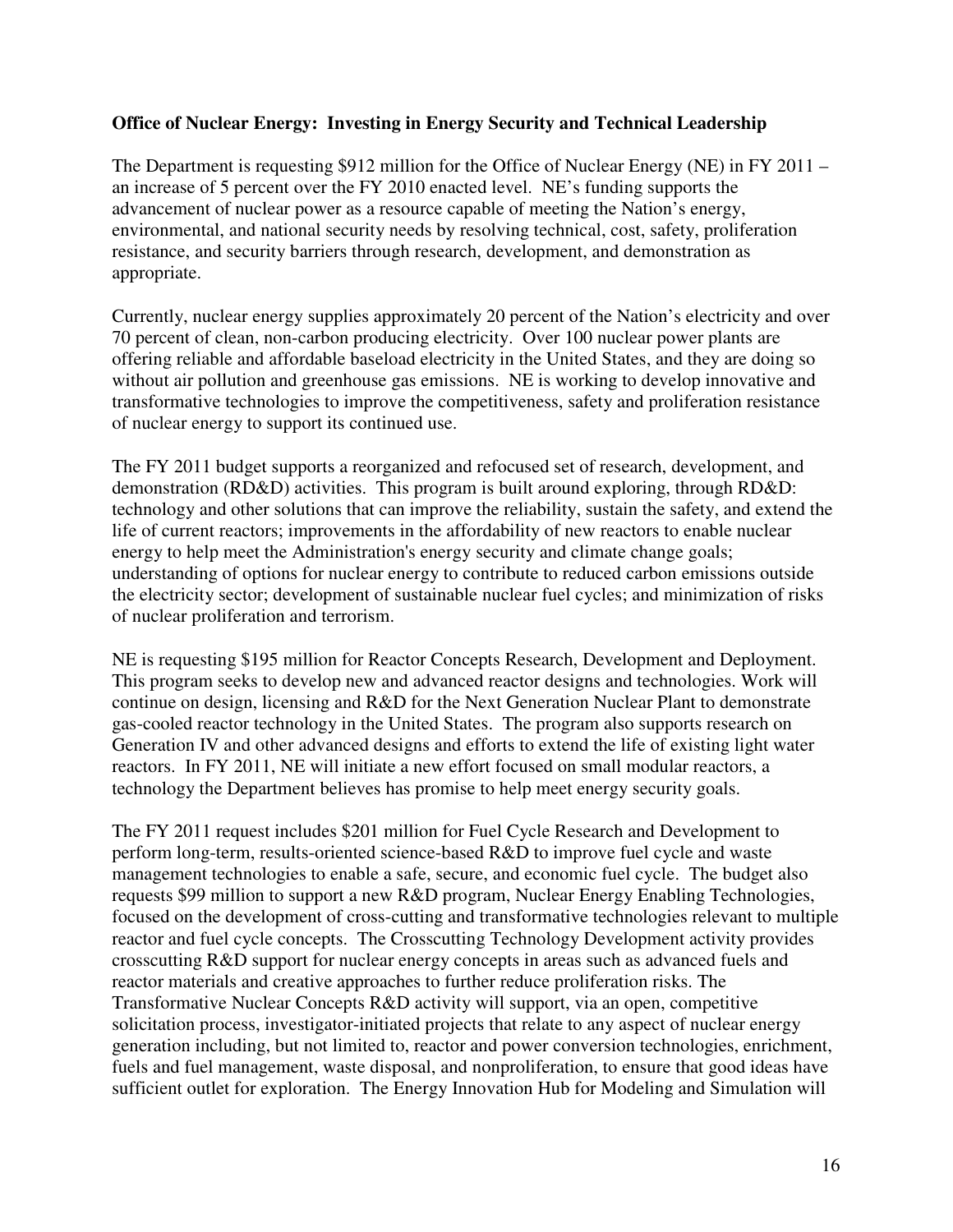apply existing modeling and simulation capabilities to create a "virtual" reactor user environment to simulate an operating reactor. NE will also continue its commitments to investing in university research, international cooperation, and the Nation's nuclear infrastructure – important foundations to support continued technical advancement.

# **Office of Fossil Energy: Abundant and Affordable Energy for the 21st Century**

The FY 2011 budget request of \$760 million for the Office of Fossil Energy (FE) will help ensure that the United States can continue to rely on clean, affordable energy from traditional domestic fuel resources. The United States has 25 percent of the world's coal reserves, and fossil fuels currently supply 86 percent of the Nation's energy.

The Department is committed to advancing Carbon Capture and Storage (CCS) technologies in order to promote a cleaner and more efficient use of fossil fuels. In addition to significant Recovery Act funds, Advanced CCS with \$438 million requested in FY 2011 is the foundation of the Department's clean coal research program which seeks to establish the capability of producing electricity from coal with near-zero atmospheric emissions.

In addition, \$150 million of FE's \$760 million request will be used to promote national energy security through the continued operations of both the Strategic Petroleum Reserve and Northeast Home Heating Oil Reserve programs. These programs protect the Nation and the public against economic damages from potential disruptions in foreign and domestic petroleum supplies.

# **The National Nuclear Security Administration: Ensuring America's Nuclear Security and Reducing the Global Threat of Nuclear Proliferation**

The National Nuclear Security Administration (NNSA) continues significant efforts to meet Administration priorities, leveraging science to promote U.S. national security objectives. The FY 2011 President's budget request is \$11.2 billion, an increase of 13 percent from the enacted FY 2010 appropriation. The FY 2011-2015 President's Request for the NNSA is a significant funding increase over FY 2010 levels, reflecting the President's priorities on global nuclear nonproliferation and for strengthening the nuclear security posture of the United States to meet defense and homeland security-related objectives:

- Broaden and strengthen the NNSA's science, technology and engineering mission to meet national security needs
- Work with global partners to secure all vulnerable nuclear materials around the world within four years
- Work towards a world with no nuclear weapons. Until that goal is achieved, ensure the U.S. nuclear deterrent remains safe, secure and effective
- Transform the Nation's Cold-War era weapons complex into a 21st century national security enterprise
- Provide safe and effective nuclear propulsion for U.S. navy warships

The FY 2011 budget request of \$7.01 billion for the Weapons Activities appropriation provides funding for a wide range of programs. Some activities provide direct support for maintaining the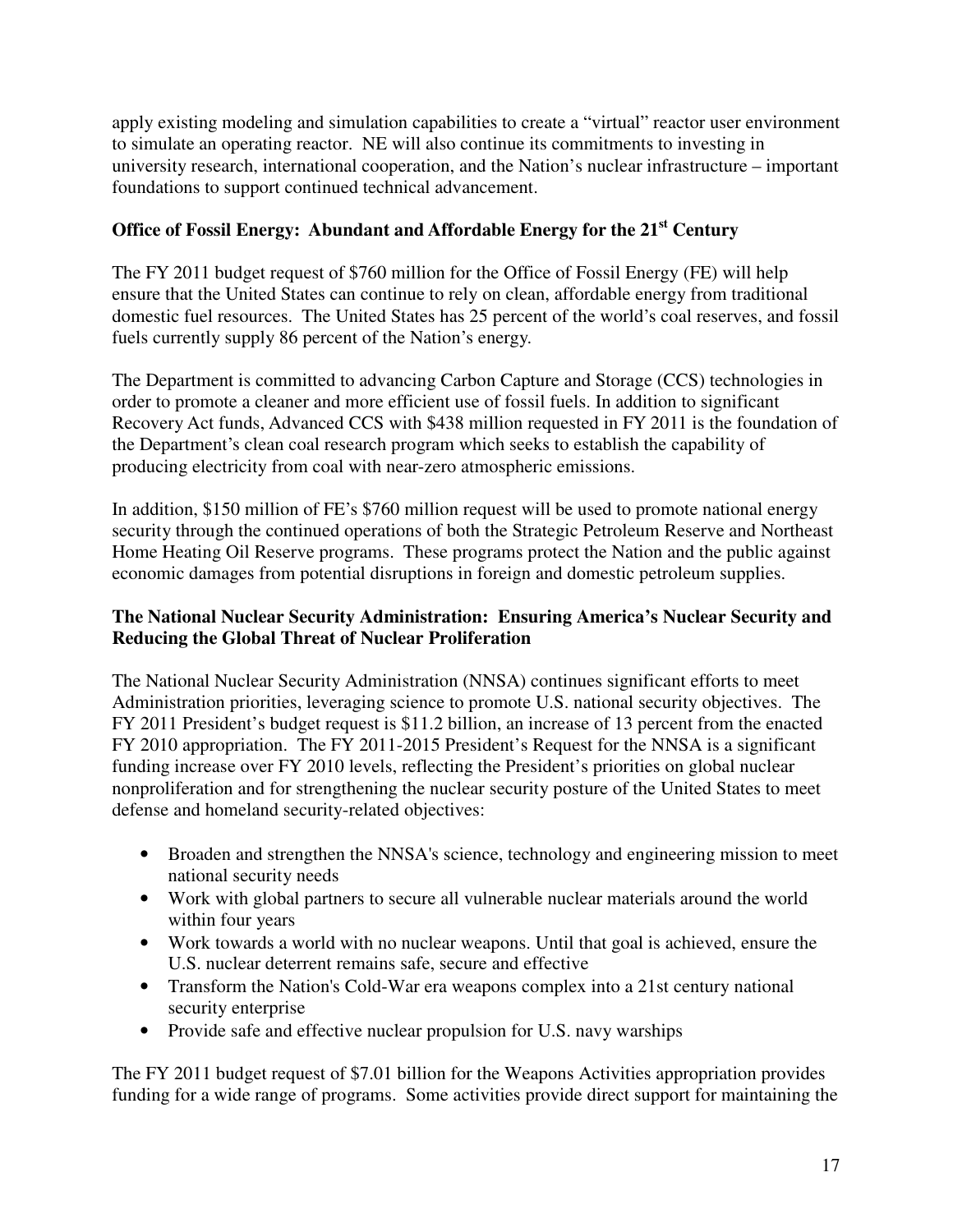nuclear weapon stockpile, including stockpile surveillance, annual assessments, life extension programs, and warhead dismantlement. Science, Technology and Engineering programs are focused on long-term vitality in science and engineering, and on performing R&D to sustain current and future stockpile stewardship capabilities without the need for underground nuclear testing. These programs also provide a base capability to support scientific research needed by other elements of the Department, to the federal government national security community, and the academic and industrial communities. Infrastructure programs support facilities and operations at the government-owned, contractor-operated sites, including activities to maintain and steward the health of these sites for the long term. Security and counterterrorism activities leverage the unique nuclear security expertise and resources maintained by NNSA to other Departmental offices and to the Nation.

The Weapons Activities request is an increase of 9.8 percent over the FY 2010 enacted level. This level is sustained and increased in the later outyears. The multi-year increase is necessary to reflect the President's commitment to maintain the safety, security and effectiveness of the nuclear deterrent without underground nuclear testing, consistent with the principles of the Stockpile Management Program outlined in Section 3113 (a)(2) of the National Defense Authorization Act of Fiscal Year 2010 (50 U.S.C. 2524). Increases are provided which directly support of the nuclear weapon stockpile, for scientific, technical and engineering activities related to maintenance assessment and certification capabilities, and for recapitalization of key nuclear facilities. The President's Request provides funding necessary to protect the human capital base at the national laboratories —including the ability to design and certify nuclear weapons — through a stockpile stewardship program that fully exercises these capabilities. Security and nuclear counterterrorism activities decrease about 3 percent from the FY 2010 appropriated levels, leveraging the continuing efficiencies in the Defense Nuclear Security budget.

The FY 2011 request for Defense Nuclear Nonproliferation is \$2.7 billion, an increase of 25.8 percent over the FY 2010 appropriation. The increase is driven by the imperative for U.S. leadership in nonproliferation initiatives both here and abroad. In addition to the programs funded solely by the NNSA, our programs support the Department of Energy mission to protect our national security by preventing the spread of nuclear weapons and nuclear materials to terrorist organizations and rogue states. These efforts are implemented in part through the Global Partnership against the Spread of Weapons and Materials of Mass Destruction, formed at the G8 Kananaskis Summit in June 2002, and the Global Initiative to Combat Nuclear Terrorism, launched in Rabat, Morocco, in October 2006.

The FY 2011 President's request for International Nuclear Materials Protection and Cooperation reflects selective new security upgrades to buildings and areas that were added to the cooperation after the Bratislava Summit, additional Second Line of Defense sites, and sustainability support for MPC&A upgrades. The Global Threat Reduction Initiative increases by 68 percent in support of the international effort to secure vulnerable nuclear materials around the world within four years. The Fissile Materials Disposition program increases by 47 percent reflecting continuing domestic construction of the MOX Fuel Fabrication Facility and the Waste Solidification Building, as well as design documentation for a related pit disassembly and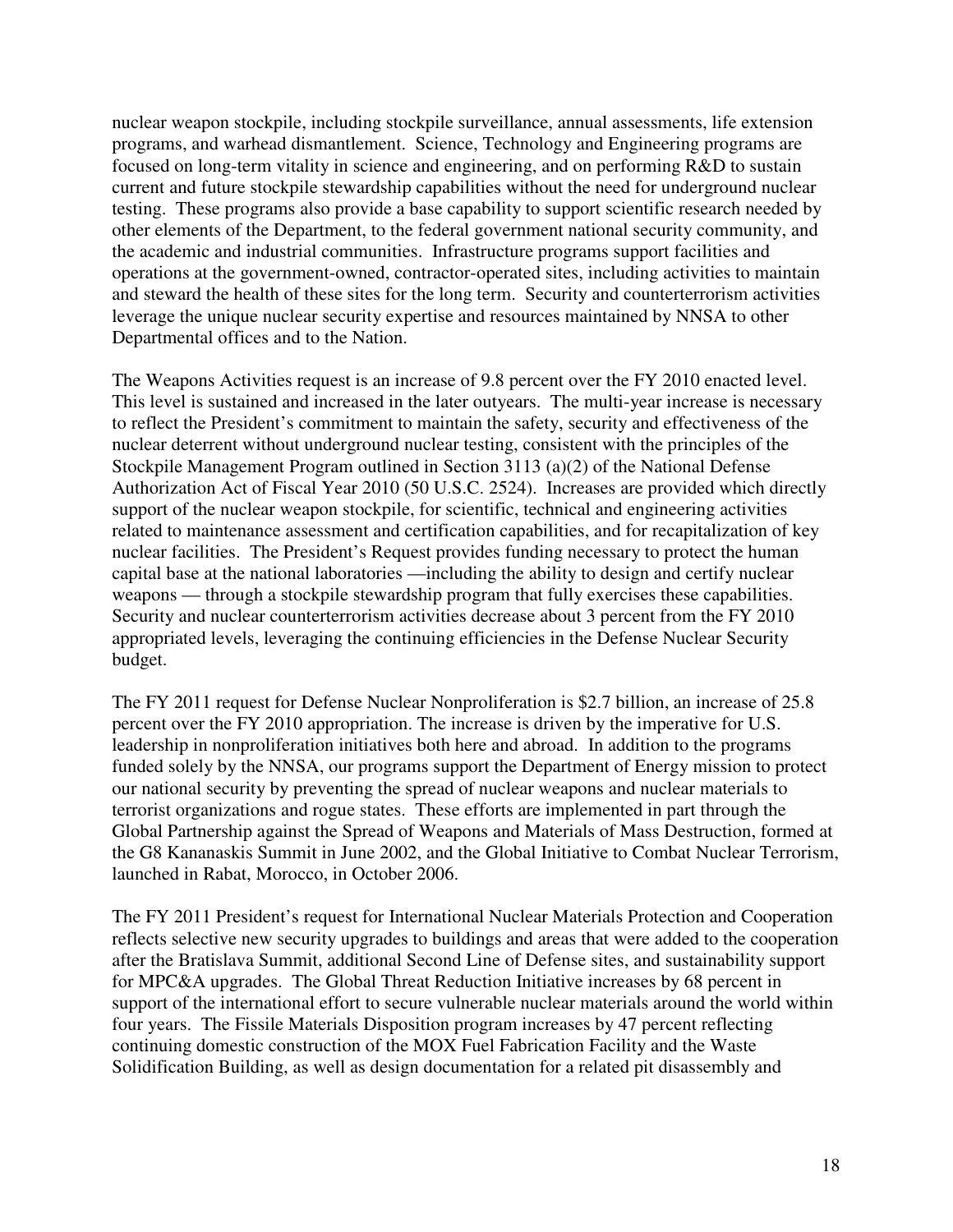conversion capability. A portion of the funding increase results from the transfer of funding associated with the latter activity from the Weapons Activities appropriation starting in 2011.

The President's request of \$1.1 billion for Naval Reactors is an increase of 13.3 percent over the FY 2010 appropriated level. The program supports the U.S. Navy's nuclear fleet, comprised of all of the Navy's submarines and aircraft carriers, including 52 attack submarines, 14 ballistic missile submarines, 4 guided missile submarines, and 11 aircraft carriers. These ships are relied on every day, all over the world, to protect our national interests. Starting in FY 2010, there are major new missions for the NNSA Naval Reactors program. A significant funding increase is requested for the OHIO Class submarine replacement and for the related activity which will demonstrate new submarine reactor plant technologies as part of the refueling of the land-based prototype reactor. R&D is underway now, and funding during this Future Years Nuclear Security Program is critical to support the long manufacturing spans for procurement of reactor plant components in 2017, and ship procurement in 2019. Resources are also included in FY 2011 to support commencement of design work for the recapitalization of used nuclear fuel infrastructure.

The Office of the Administrator appropriation provides for federal program direction and support for NNSA's Headquarters and field installations. The FY 2011 request is \$448.3 million, a 6.5 percent increase over the FY 2010 appropriation. This provides for well-managed, inclusive, responsive, and accountable organization through the strategic management of human capital, enhanced cost-effective utilization of information technology, and integration of budget and performance through transparent financial management practices.

# **Management: Transforming the Culture of the Department with a Results-Oriented Approach**

To transform the way Americans use and produce energy, we need to transform the Department of Energy. Because the mission of the Department is vital and urgent, it must be pursued using a results-oriented approach that is safe, fiscally responsible, and legally and ethically sound. The Department has developed strong management and oversight capabilities during implementation of the Recovery Act, and these lessons will be applied to the FY 2011 budget. The budget request of \$337 million for corporate management includes \$75 million for the Office of Management, \$102 million for the Office of the Chief Information Officer, \$43 million for the Inspector General's office, \$62.7 million for the Office of the Chief Financial Officer, \$37 million for the Office of General Counsel, and \$2 million for Management Reform within the Office of the Secretary. The Management Reform effort will provide the Department with strategic direction, coordination, and oversight of management initiatives. The primary mission of this new office is to identify operational efficiencies to free up resources for priority mission activities. The Department is also requesting \$12 million for a new Acquisition Workforce Improvement initiative which will be utilized to increase the size and improve the training of our acquisition professionals.

The Department's human capital management efforts are focused on an integrated approach that ensures human capital programs and policies are linked to the Department's missions, strategies, and strategic goals, while providing for continuous improvement in efficiency and effectiveness.